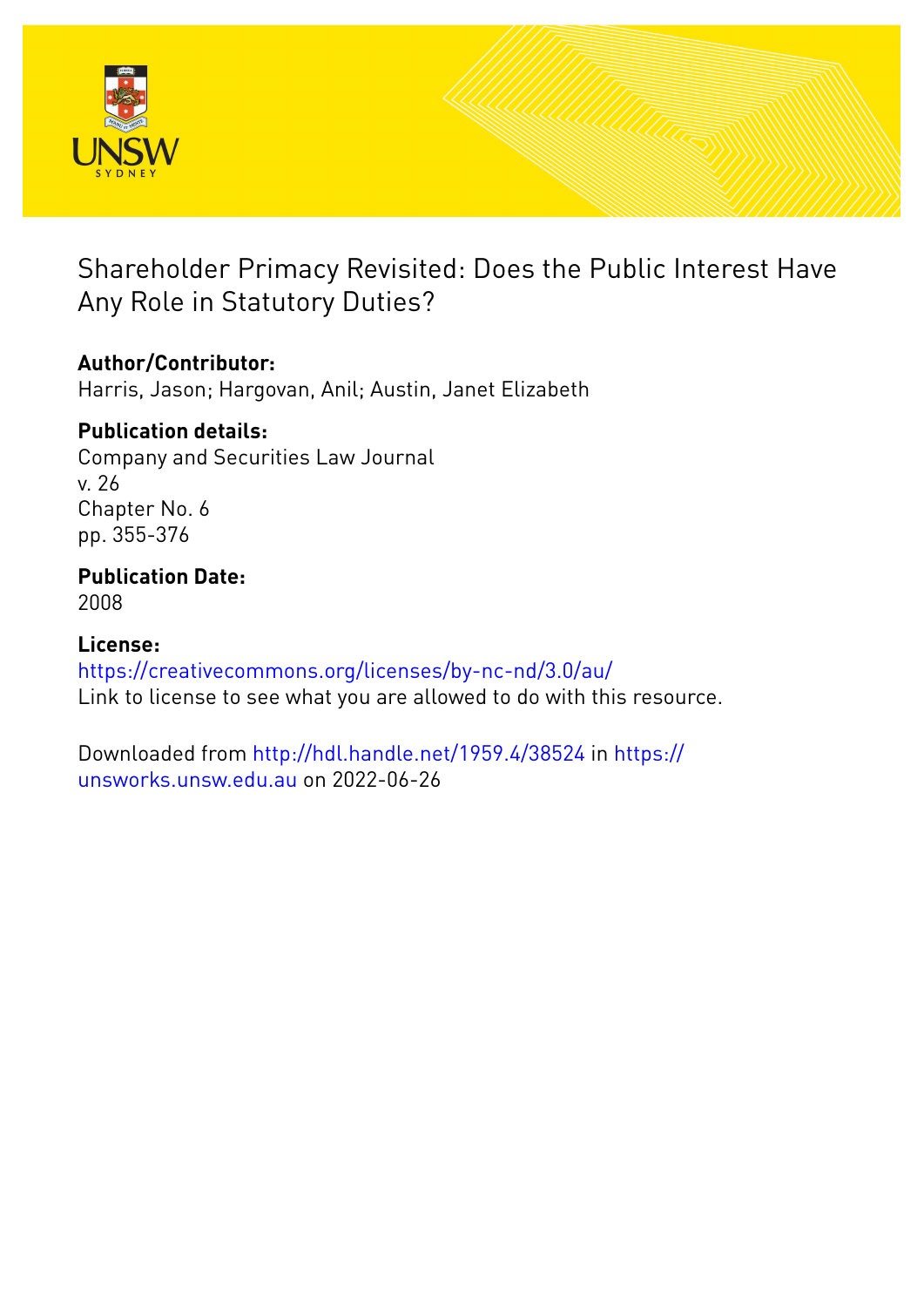#### **Shareholder Primacy Revisited: Does the Public Interest Have Any Role in Statutory Duties?**

*Jason Harris\* Anil Hargovan# and Janet Austin\*\** 

#### **Abstract**

The conventional view of corporate regulation is that corporations are to be managed for the benefit of their shareholders. The general law and statutory duties of directors and officers reflect this "shareholder primacy norm", with duties formulated to prevent directors acting otherwise than in the interests of shareholders. However, the general law and statutory duties are not identical. The remedies and enforcement mechanisms differ considerably, which raises the question as to whether the public enforcement of statutory duties carries with it a public interest mandate that general law duties do not. This article considers what role the public interest should have in enforcing statutory duties and whether such a role represents a challenge to the dominant shareholder primacy norm of corporate law. This issue is highly topical as recent decisions have suggested that the statutory duties of directors and officers are limited in their scope to protecting the interests of shareholders, even to the detriment of the public interest. We contest that viewpoint and argue that, at least in relation to statutory duties, directors and officers have obligations that extend beyond the narrow conception of the protection of shareholder wealth.

#### **I INTRODUCTION**

It is a fundamental principle of company law that directors and officers owe their duties to the company as a whole. The phrase "the company as a whole" is typically interpreted to mean the shareholders as a whole.<sup>1</sup> The consideration of whether directors and officers have complied with their duties will therefore involve a determination of whether the conduct diverged from the interests of the company's shareholders. This "shareholder primacy norm" has been a highly influential analytical model for corporate law, both in Australia and overseas.

Much of the theoretical analysis of modern corporations has focussed on the problem of "agency costs", that is, how to align the interests of directors and officers (who act as notional "agents" of the shareholders) with the interests of shareholders (who are the notional "principal"). $^2$  The use of an agency metaphor to characterise the relationship between directors and shareholders

<sup>\*</sup> Lecturer, UTS Faculty of Law

<sup>#</sup> Senior Lecturer, School of Business Law and Taxation, UNSW

<sup>\*\*</sup> Lecturer, School of Business Law and Taxation, UNSW

An earlier version of this article was presented at the 2007 Australasian Law Teachers' Association Annual Conference, 23-26 September 2007, UWA Faculty of Law. The authors would like to thank the conference participants, Weng Siow (UTS Faculty of Law) and the journal's anonymous referee for their helpful comments and suggestions. The usual disclaimer applies.

<sup>&</sup>lt;sup>1</sup> Greenhalgh v Arderne Cinemas [1951] Ch 286 at 291 per Evershed MR.

 $2$  See for example, Jensen M and Meckling W, "Theory of the Firm: Managerial Behavior, Agency Costs and Ownership Structure" (1976) 3 Journal of Financial Economics 305; Fama E and Jensen M, "Agency Problems and Residual Claims" (1983) 26 Journal and Law and Economics 327; Fama E and Jensen M, "Separation of Ownership and Control" (1983) 26 Journal and Law and Economics 301. See further Berle A and Means G, *The Modern Corporation and Private Property* (rev ed, Transaction Publishers, 1991).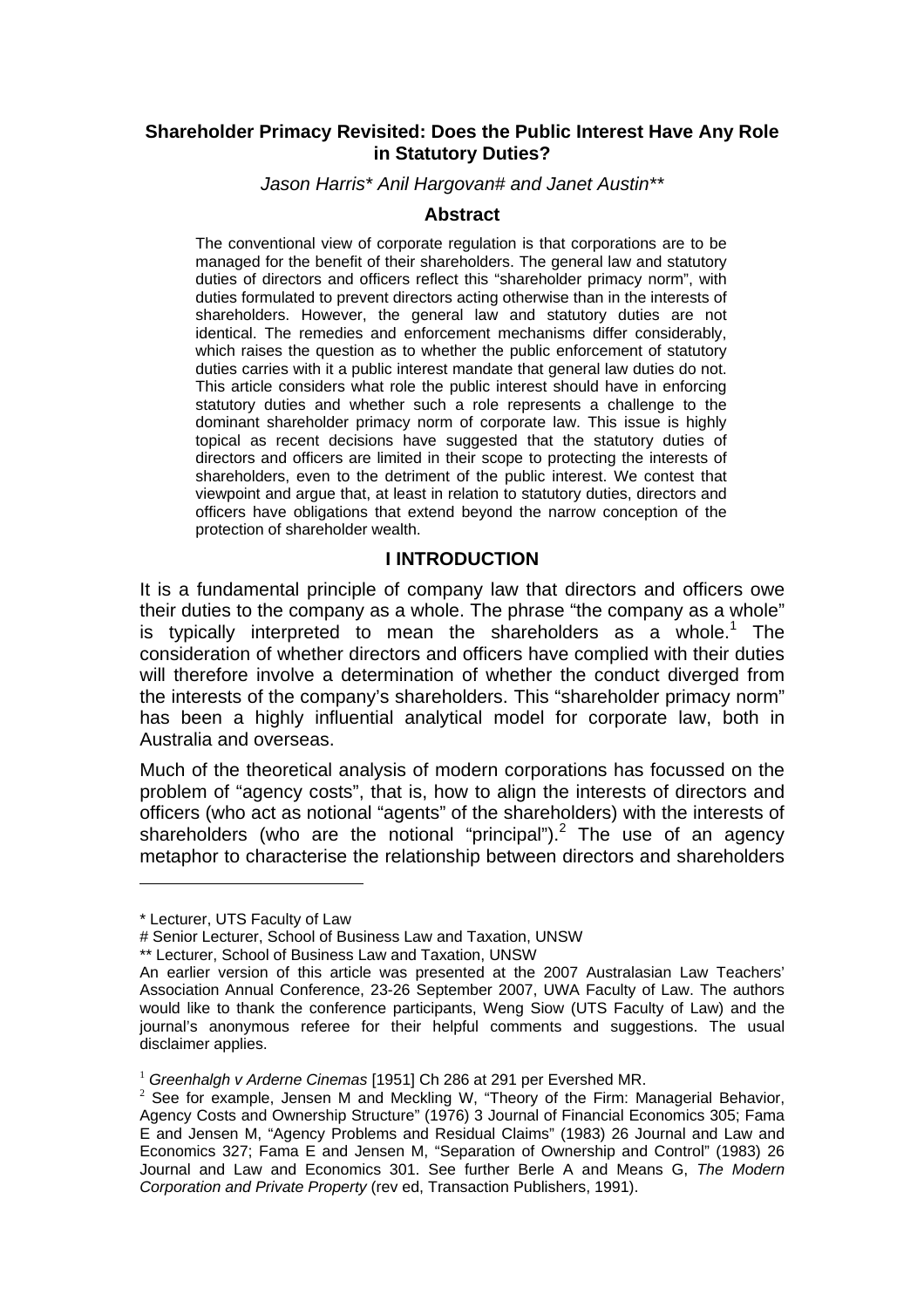(as a collective whole rather than individually) has important consequences for ascertaining the scope and purpose of enforcement mechanisms within corporate law. If the directors are the quasi-agents of the shareholders, then the legal and equitable obligations should operate for the benefit of those same shareholders. This perspective relies heavily on the property rights theory of corporations, which obliges the framework of legal regulation to respect and uphold the property rights of the shareholders. According to this view, the beneficiaries of directors' duties are the company's shareholders because the shareholders are the residual owners of the corporation's assets.<sup>3</sup> The enforcement of directors' duties is (and should be according to this influential perspective) for the benefit of the shareholders. When the company seeks to take action against its directors and officers the motivation of the parties is clear. The company (either on its own initiative or under a liquidator initiated action)<sup>4</sup> sets out to prove that the defendant's conduct harmed the interests of the company and thereby the interests of the shareholders.

Where does public enforcement fit within the shareholder primacy norm? Can the rationale used to support the private enforcement of directors' duties also be applied to public enforcement action taken by the Australian Securities and Investments Commission (hereafter 'ASIC')? If ASIC takes action in respect of an alleged breach of directors' statutory duties, is it acting merely to protect the interests of the company's shareholders? Is there no scope for public interest enforcement, outside of shareholder interests? This article will attempt to answer these questions.

Recent decisions have shone the judicial spotlight on the role of directors' statutory duties and their application and relaxation, arguably, in a controversial manner.<sup>5</sup> These decisions have cast doubt upon the relevance of public interest factors in ASIC enforcement actions, particularly where there is a commonality of interest between shareholders and management (i.e. where the shareholders are also the directors). A trend seems to be developing, which, if left unabated, might unduly restrict ASIC's role as corporate regulator acting as guardian of the public interest.

Of particular concern to this article is the NSW Supreme Court decision by Brereton J in ASIC v Maxwell.<sup>6</sup> This decision determined that the unity of interests between directors and shareholders could justify a situation where a breach of duty would be not merely forgiven, but removed altogether. This is because the conduct did not sufficiently jeopardize the interests of

 $3$  This is explained clearly in Blair M and Stout L, "A Team Production Theory of Corporate Law" (1999) 85 Virginia Law Review 247, 259-265; Stout L, "Bad and Not-So-Bad Arguments for Shareholder Primacy" (2001) 75 Southern California Law Review 1189.

<sup>4</sup> *Corporations Act 2001* (Cth), ss , 477(2), 534. An action may also be commenced in the company's name using a statutory derivative action under *Corporations Act 2001* (Cth), Pt 2F.1A.

<sup>5</sup> Compare *ASIC v Maxwell* (2006) 59 ACSR 373; [2006] NSWSC 1052 (applied in *ASIC v Warrenmang Ltd* (2007) 63 ACSR 623; [2007] FCA 973); *Pascoe Ltd v Lucas* (1998) 27 ACSR 737 with *Angas Law Services Pty Ltd v Carabelas* (2005) 226 CLR 507; [2005] HCA 23; *ASIC v Australian Investors Forum Pty Ltd* (No 2) (2005) 53 ACSR 305; [2005] NSWSC 267; *Forge v ASIC* (2004) 213 ALR 574; [2004] NSWCA 448. See also *Vines v ASIC* (2007) 62 ACSR 1; [2007] NSWCA 75 at [84]-[87] per Spigelman CJ.

<sup>6</sup> (2006) 59 ACSR 373; [2006] NSWSC 1052 (hereinafter *Maxwell*).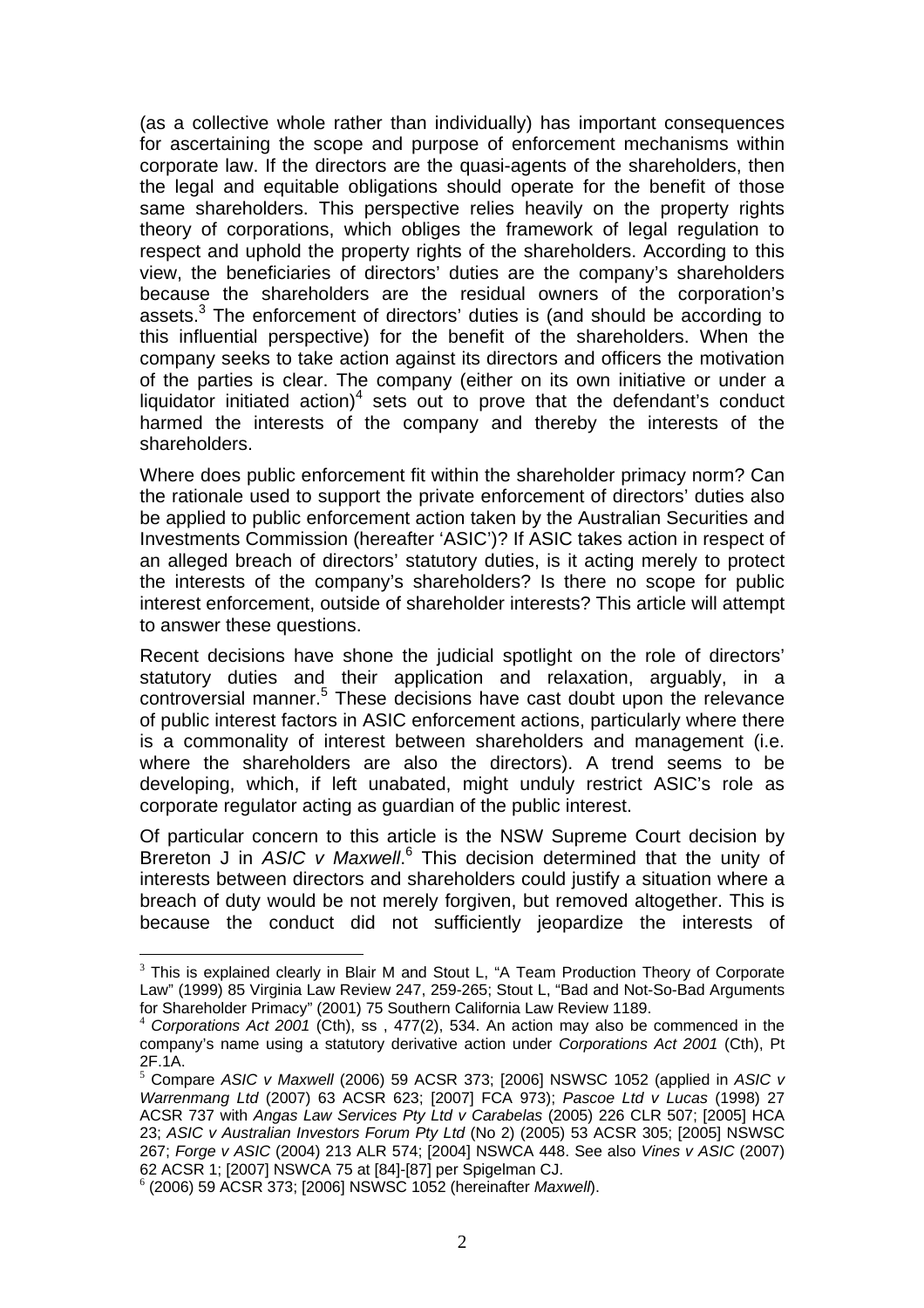shareholders (who had consented to that conduct). This issue raises questions about the scope and role of shareholder ratification, and its impact on the enforcement of statutory directors and officers duties. More importantly, the decision represents a highly restrictive view of the importance of shareholder primacy in interpreting the scope and limits of directors and officers' statutory duties.

The judicial approach adopted in *ASIC v Maxwell* raises a number of basic questions – what is the fundamental purpose and rationale of directors' statutory duties? Are there circumstances in which the content of these duties, as opposed to the general law duties, can legitimately be toned down? What role does the public interest play in the enforcement of these statutory duties? These basal, but rich, policy issues are deserving of further attention and form the focus of this article. These issues are highly topical in light of the recent discussion paper issued by the Commonwealth Treasury regarding the sanctions imposed on directors and officers under the *Corporations Act*. 7

Before exploring the source, reach and limits (if any) of directors and officers' statutory duties, it pays to examine the source of the recent judicial controversy. The decision in *ASIC v Maxwell* is discussed in Part II with particular reference to judicial comments which suggest that, in certain circumstances, the requirement to prevent self-interested dealing and to constrain management is less acute when enforcing directors' statutory duties. In light of this proposition, Part III of the article critically examines the differences between the general law and statutory duties to assess the scope, if any, of refinements in the obligations of directors. In furtherance of this aim, the article traces the development of directors' statutory duties to assess whether the practical content of those duties can be legitimately affected by shareholder approval and thereby watered down. Significantly, the historical overview highlights the public interest considerations present at the time of the statutory formulation of directors' duties in Victoria. The enforcement role of the corporate regulator, ASIC, is highlighted with reference to its public interest obligations. Against this legal backdrop, the judicial comments of Brereton J in *ASIC v Maxwell* are revisited and, with respect, critiqued in Part IV.

After demonstrating that shareholder primacy considerations, arguably, should not be the sole concern in the enforcement of directors' statutory duties, Part V of the article advocates a greater recognition of the role of public interest in the enforcement of directors' statutory duties. The dominant concept of community expectations, $^8$  as fashioned by the courts, underscores the need for this legal development.

#### **II** *ASIC v MAXWELL*

The issue of enforcement, and modification, to directors' statutory duties arose in *Maxwell* in the context of illegal property financing schemes conducted by Maxwell and seven other company officers who belonged to the Procorp Group and Central Development Group of companies.

<sup>7</sup> Treasury, *Review of Sanctions in Corporate Law* (5 March 2007), available at www.treasury.gov.au<br><sup>8</sup> For examples of judicial reliance on this concept, see *Commonwealth Bank of Australia v* 

*Friedrich* (1991) 9 ACLC 946; *ASIC v Rich* (2003) 44 ACSR 341; [2003] NSWSC 85.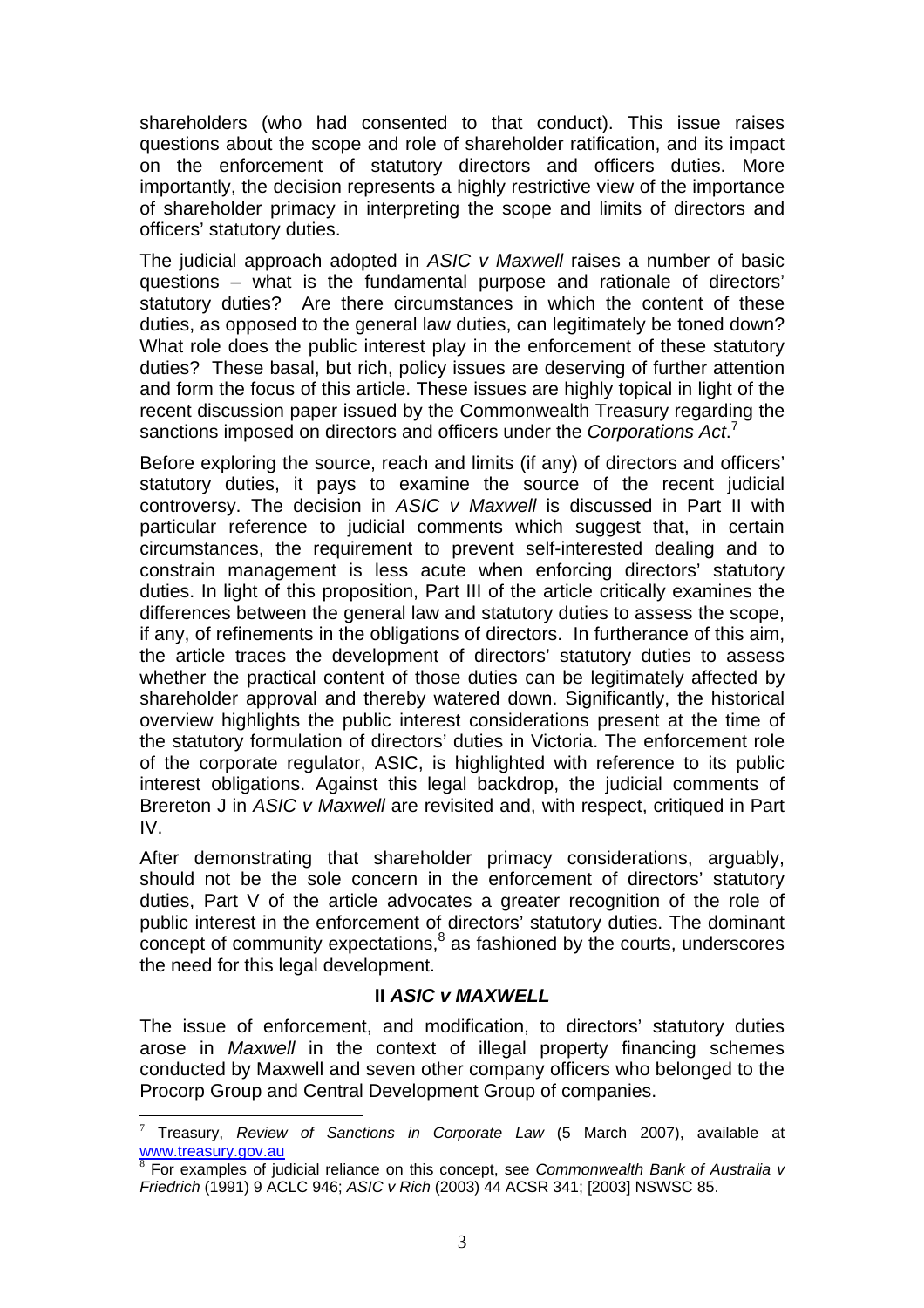Both groups of companies promoted schemes that sought seed capital from investors for property development projects throughout New South Wales. The investments, advertised in local newspapers, promised returns of approximately 30 per cent per annum, and were described as 'secured and guaranteed'. On the contrary, most of the investments were simply unsecured loans.<sup>9</sup> Both groups of companies collapsed and went into liquidation. The Procorp Group had debts of \$10.8 million owing to 120 seed capital investors. The Central Development Group left 32 investors facing loses of \$3.3 million.

ASIC alleged that the fundraising occurred in breach of the following provisions:

- The disclosure document and advertising provisions (ss 727 and 734) in *Corporations Act 2001* (Cth) Ch 6D
- the misleading or deceptive conduct provisions (s 12DA of the *Australian Securities and Investments Commission Act 2001* (Cth) and s 1041H of the *Corporations Act 2001* (Cth))

Furthermore, ASIC sought declarations of contravention, pecuniary penalties (pursuant to s 1317G), injunctive relief (pursuant to s 1324), compensation orders (pursuant to s 1317H) and banning orders (pursuant to ss 206C, 206D and 206E).

Maxwell, the principal promoter for the two corporate groups, was permanently disqualified from managing corporations and from providing financial services and ordered to pay \$1.22 million in compensation, penalties and costs. Significantly, ProCorp was found to have contravened s 727(1) on at least 94 occasions.

Of greater significance, for the purposes of this article, were the claims by ASIC against the directors of the failed companies for breach of their statutory duties, arising from the same set of facts. In particular, ASIC alleged that Mr Nahed, a young builder who provided the building and construction expertise for the property developments and was also a director of the Procorp Companies, had breached those duties of care and diligence (s 180), good faith (s 181) and proper use of position (s 182) referred to in the *Corporations Act 2001* (Cth). The allegations were that Mr Nahed had permitted, allowed and participated in Procorp's breaches of the statute, and that such conduct **was itself** a breach of his statutory directors' duties. Thus, ASIC was attempting to tack-on a breach of directors' duties to the breaches of the fundraising and financial services provisions referred to above. Part of the motivation for this may involve the fact that it was only by establishing a breach of directors' duties that ASIC could seek to obtain civil penalty orders.10

 $9$  Parallels may be drawn between this case and the more recent collapses of Westpoint, Fincorp and ACR where similar claims were made. The *Maxwell* decision may cast some doubt on the ability of ASIC or a liquidator to establish a breach of Pt 2D.1 in those cases. Of course, each case turns on its own facts.

<sup>&</sup>lt;sup>10</sup> Misleading or deceptive conduct, fundraising disclosure and financial services provisions are not listed in s 1317E as being "civil penalty provisions".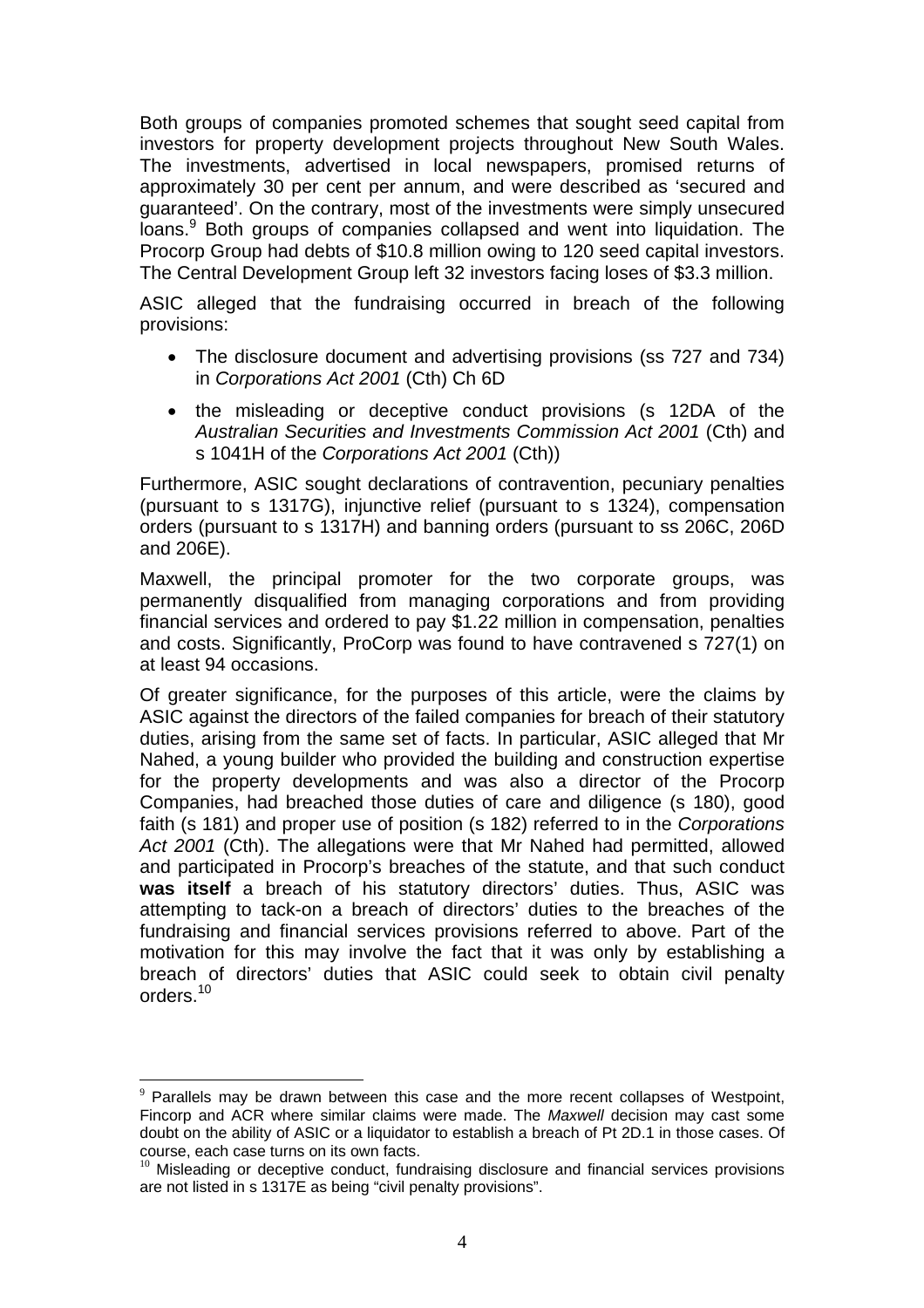After reviewing the legal principles underpinning these provisions, Brereton J held:<sup>11</sup>

it is a mistake to think that ss 180, 181 and 182 are concerned with any general obligation owed by directors at large to conduct the affairs of the company in accordance with law generally or the Corporations Act in particular; they are not. They are concerned with duties owed to the company ….in my opinion, if a contravention of s 180(1) is to be established, it must founded on jeopardy to the interests of the corporation, and to protection of the interests of potential investors (though the interests of investors may be relevant to the interests of the corporation, as potential creditors).

This view may take support from the comments by Ipp J (as his Honour then was) in *Vrisakis v ASC*,<sup>12</sup> where his Honour held that directors are required to balance the risk of harm on the one hand and the potential benefits to the company on the other. $13$ 

Based on this line of reasoning, Brereton J concluded that where there is a unity of interest between the directors and the shareholders, so that, in effect, the directors are the shareholders, the requirement to prevent self-interested dealing, constrain management and strengthen shareholder control is much less acute.14 Relying on the High Court's decision in *Angas Law Services Pty Ltd v Carabelas*, 15 his Honour held:16

Although the shareholders of a company cannot release the directors from their statutory duties … their acquiescence in a course of conduct can affect the practical content of those duties<sup>17</sup>

Thus, his Honour reasoned that as shareholders could cure potential breaches of the general law duties through ratification, the determination that a breach of a statutory duty had occurred would also be affected (although not cured) by shareholder ratification. This was based on the notion that the statutory duties were largely enactments of the general law duties. This line of reasoning is critiqued below.

Applying these principles to the conduct of the Mr Nahed, Justice Brereton held that he did not breach any of the directors' statutory duties as alleged by ASIC. His Honour held that, in the absence of reasons to doubt, Mr Nahed's duty of care and diligence did not require him to do more than he did to ascertain whether the scheme was compliant, given the delegation of responsibility among the directors and the involvement of lawyers and accountants in promoting the scheme. For similar reasons, his Honour

<sup>&</sup>lt;sup>11</sup> *ASIC v Maxwell* (2006) 59 ACSR 373 at 399-400; [2006] NSWSC 1052 at [104]-[106].<br><sup>12</sup> (1993) 9 WAR 395; 11 ACSR 162.

<sup>13</sup> *Vrisakis v ASC* (1993) 9 WAR 395; 11 ACSR 162 at 213. Ipp J did however note (at 213) that it may be possible for a breach of the statutory duty of care and diligence to occur without any possible damage to the corporation, although such occurrences, noted his Honour, would be rare. Ipp J's approach in *Vrisakis* was applied recently in *Vines v ASIC* (2007) 62 ACSR 1; [2007] NSWSC 75.

<sup>&</sup>lt;sup>14</sup> ASIC *v Maxwell* (2006) 59 ACSR 373 at 398; [2006] NSWSC 1052 at [103].<br><sup>15</sup> (2005) 226 CLR 507; [2005] HCA 23.<br><sup>16</sup> ASIC *v Maxwell* (2006) 59 ACSR 373 at 398; [2006] NSWSC 1052 at [103].

<sup>&</sup>lt;sup>17</sup> What the High Court actually said in *Angas* was: "The shareholders of a company cannot release directors from the statutory duties imposed by [ss 180-183]. In a particular case, their acquiescence in a course of conduct might affect the practical content of those duties. It might, for example, be relevant to a question of impropriety": *Angas Law Services Pty Ltd v Carabelas* (2005) 226 CLR 507 at 523; [2005] HCA 23 at [32] per Gleeson CJ, Heydon J.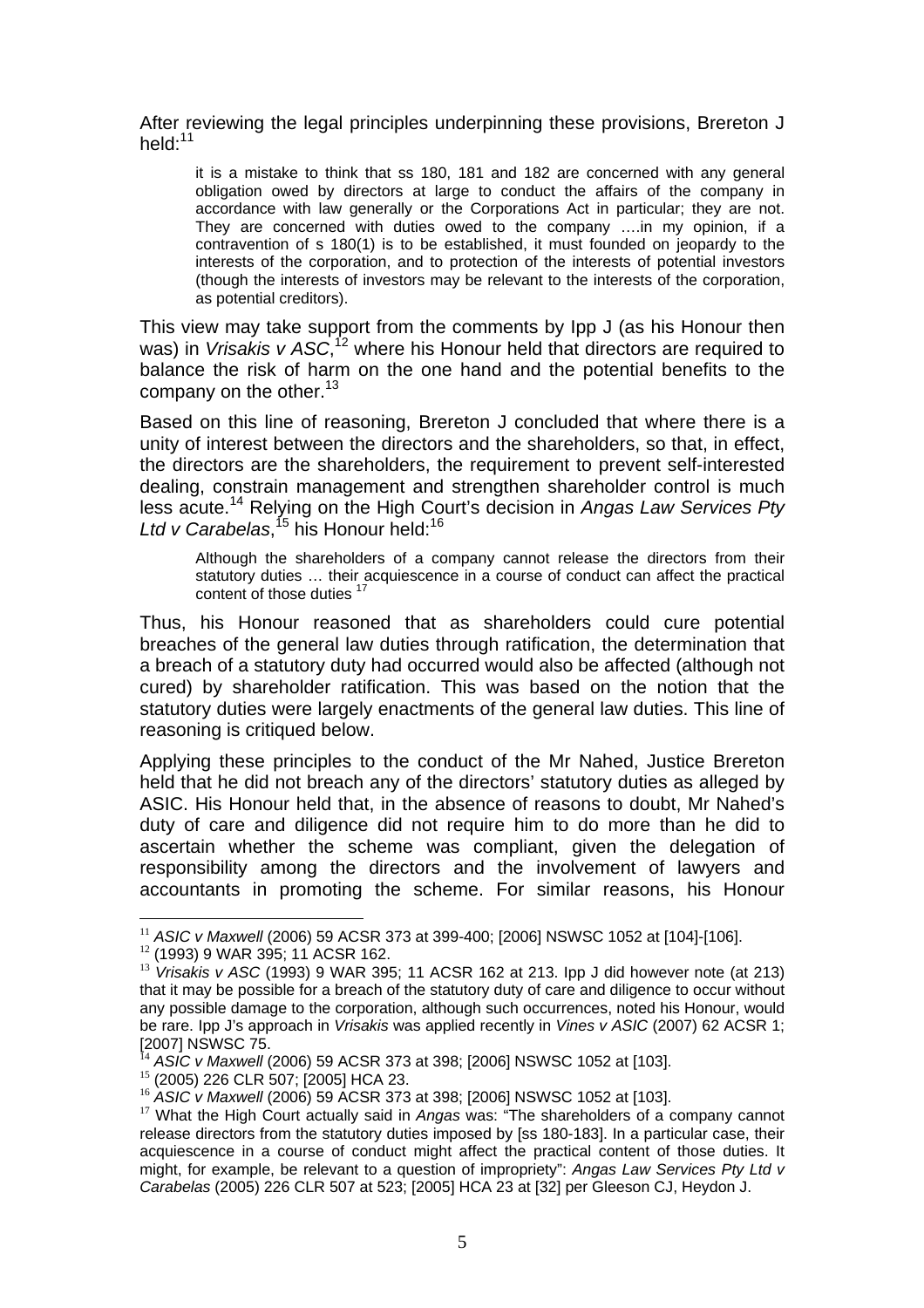concluded the duties in ss 181(1) and 182(1) were not breached by Mr Nahed.<sup>18</sup>

The fact that Mr Nahed was a director and shareholder in a closely held proprietary company, in which the interests of the directors and those of the shareholders were identical, appears to have played a major role in influencing this outcome. The judicial approach adopted by Brereton J seems to relax directors' statutory duties based on (at least partially) the consent of the shareholders, which raises valid policy considerations on the reach and ambit of such duties. Indeed, it demands an answer to the following question: "where the benefits of the directors' conduct to shareholders outstrip the harm to the company in terms of fines and prosecution, can ASIC still prove a breach of statutory duties by relying upon the public interest?" In our view, despite the reasoning of Brereton J, the answer to that question should be "yes".

Before undertaking a critical analysis of this aspect of the case, it is useful to examine the origins and the policy considerations underpinning directors' statutory duties and to contrast the position at general law.

#### **III DIRECTORS' DUTIES**

#### **A** *Directors Duties under the General Law*

The current duties of directors under the general law emerged from two sources, duties imposed in equity and a duty of care imposed by the common law.

In equity, from at least the middle of the  $19<sup>th</sup>$  century, directors were taken to be in a fiduciary relationship with the company and accordingly owed it fiduciary duties.<sup>19</sup> This fiduciary relationship between the directors and the company gives rise to duties which can be summarised as follows:<sup>20</sup>

- 1. a duty to act in good faith in the best interests of the company;
- 2. a duty to act for proper corporate purposes;
- 3. a duty to give adequate consideration to matters for decision and to keep discretions unfettered; and
- 4. a duty to avoid conflicts of interests.

 $18$  The director was nonetheless banned for five years under s 206D (for corporate insolvency grounds) and/or s 206E (based on contravention of the fundraising provisions and the misleading and deceptive conduct provisions): *ASIC v Maxwell (No 2)* [2006] NSWSC 1333.

<sup>&</sup>lt;sup>19</sup> Re City Equitable Fire Insurance Company Limited [1925] Ch 407 at 429 per Romer J. It appears that this fiduciary relationship initially arose from the fact that prior to the 1844 most joint stock companies were unincorporated and depended for their validity on a deed of settlement vesting the property of the company in the directors as trustees. Therefore directors were seen to be trustees of the company's money or property. After incorporation courts continued to apply the concept that directors were fiduciaries, despite no longer being trustees of the company property: see Gower L, *Principles of Modern Company Law* (3rd ed, 1969) 515 (repeated in  $4<sup>th</sup>$ , 5<sup>th</sup> and 6<sup>th</sup> editions, not repeated in latest edition (7<sup>th</sup>)). See also Heydon D, "Are the Duties of Company Directors to Exercise Care and Skill Fiduciary?", in<br>Degeling S and Edelman J, *Equity in Commercial Law* (Thomson, 2005), Ch 9.

<sup>&</sup>lt;sup>20</sup> Austin R, Ford H and Ramsay I, *Company Directors: Principles of Law and Corporate Governance* (LexisNexis Butterworths, 2005), 211.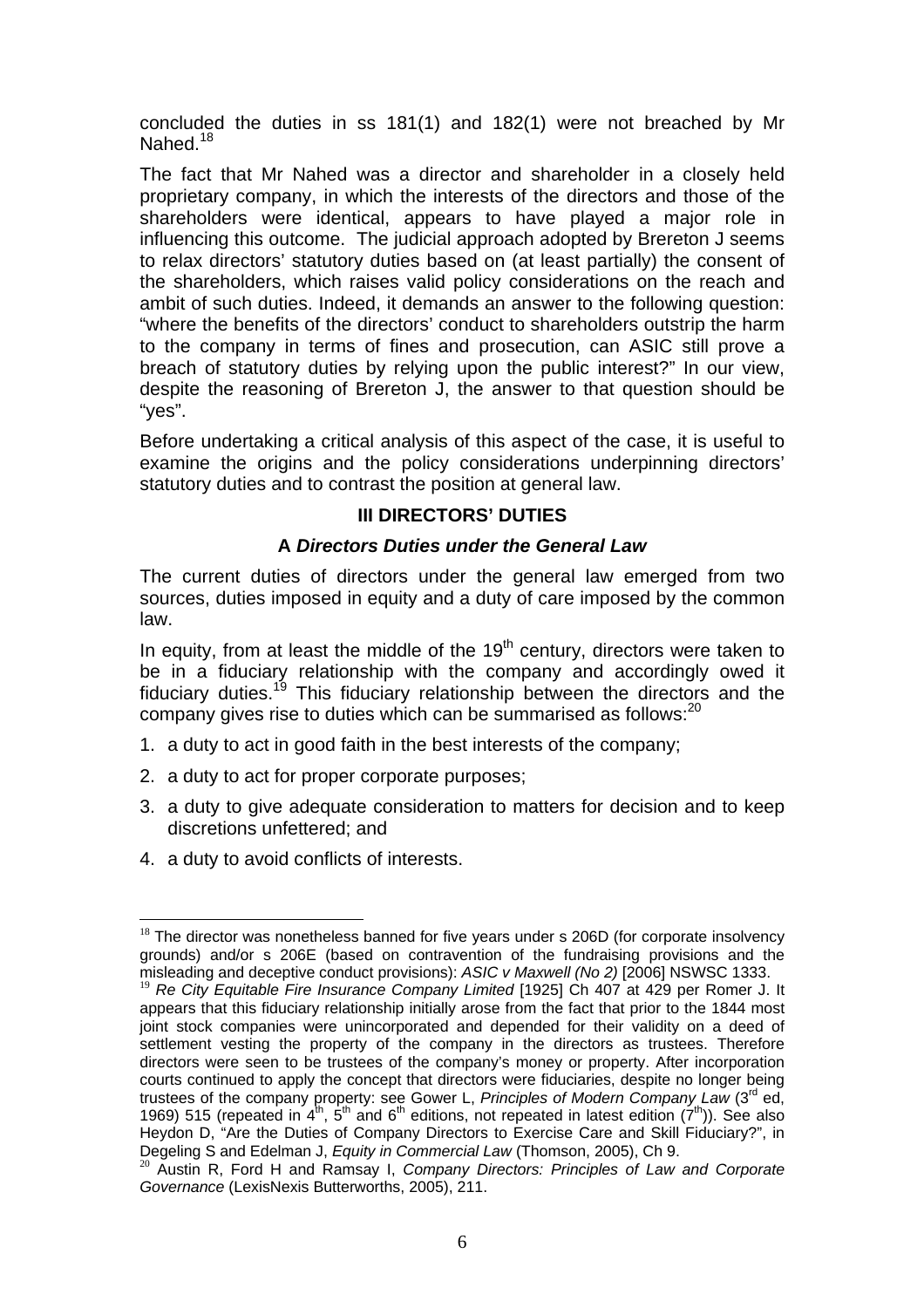The common law duty of care is founded upon the tort of negligence. The duty extends to both executive directors and non-executive directors and is a duty to exercise reasonable care in the performance of their office.<sup>21</sup> A director also owes a duty in equity to exercise care and skill.<sup>22</sup> Although their development can be traced to different sources, the standard of care expected of directors under their equitable duty to exercise care and skill and the common law duty to exercise reasonable care is now the same, as is the standard applied to the equivalent statutory duty referred to below.23

### **B** *Statutory Directors Duties*

The principal statutory formulation of the duties of directors and officers is contained in ss 180-184 of the *Corporations Act 2001* (Cth). These are:

- 1. The duty to act with care and diligence: $24$
- 2. The duty to act in good faith in the best interests of the corporation and for a proper purpose;<sup>2</sup>
- 3. The duty not to improperly use their position to gain an advantage for themselves or to cause a detriment to the corporation; $^{26}$  and
- 4. The duty not to improperly use information obtained as a result of their position in the corporation to gain an advantage for themselves or to cause a detriment to the corporation.<sup>27</sup>

Statutory directors' duties were first introduced into Australian in Victoria in 1958. $^{28}$  Its statutory formulation was as follows:

s 107 (1) A director shall at all times act honestly and use reasonable diligence in the discharge of the duties of his office.

(2) Any officer of a company shall not make use of any information acquired by virtue of his position as an officer to gain an improper advantage for himself or to cause detriment to the company.

(3) Any officer who commits a breach of the foregoing provisions of this section shall be guilty of an offence against this Act and shall be liable to a penalty of not more

<sup>&</sup>lt;sup>21</sup> Daniels (formerly practicing as Deloitte Haskings & Sells) v Anderson (1995) 37 NSWLR 438 at 506 per Clarke and Sheller JJA.

<sup>22</sup> *Permanent Building Society (in liq) v Wheeler* (1994) 14 ACSR 109 at 159 per Ipp J. See further Heydon D, "Are the Duties of Company Directors to Exercise Care and Skill Fiduciary?" in Degeling S and Edelman J, *Equity in Commercial Law* (Thomson, 2005), Ch 9. <sup>23</sup> *Permanent Building Society (in liq) v Wheeler* (1994) 14 ACSR 109 per Ipp J at 160; *Vines* 

*v ASIC* (2007) 62 ACSR 1; [2007] NSWSC 75. <sup>24</sup> *Corporation Act 2001* (Cth), s 180(1). The statutory duty of care and diligence has been

held to encompass a standard of skill for executive directors notwithstanding the absence of the word "skill" in the section – see *Daniels (formerly practicing as Deloitte Haskings & Sells) v Anderson* (1995) 37 NSWLR 438; *Vines v ASIC* (2007) 62 ACSR 1; [2007] NSWCA 75. For discussion on 'skill', see further, Hargovan A, "Reformation of Directors' Duties in Australia and New Zealand: A Case of Missed Opportunities for Harmonisation" (1994) 4<sup>th</sup> National Corporate Law Teachers Conference, University of Technology Sydney Law School, Sydney – cited in Cassidy J, "An evaluation of Corporations Law s 232(4) and the Directors' Duty of Care, Skill and Diligence" (1995) 23 ABLR 184 at 209-210.<br><sup>25</sup> Corporations Act 2001 (Cth), s 181.

<sup>&</sup>lt;sup>26</sup> Corporations Act 2001 (Cth), s 182(1).<br><sup>27</sup> Corporations Act 2001 (Cth), s 183(1).<br><sup>28</sup> Similar provisions were introduced around Australia shortly thereafter. See Companies Act *1961* (NSW), s 124 and equivalents in other states. The history of the general law duty of care is considered in *ASIC v Vines* (2003) 48 ACSR 322; [2003] NSWSC 1116 at [12] per Austin J.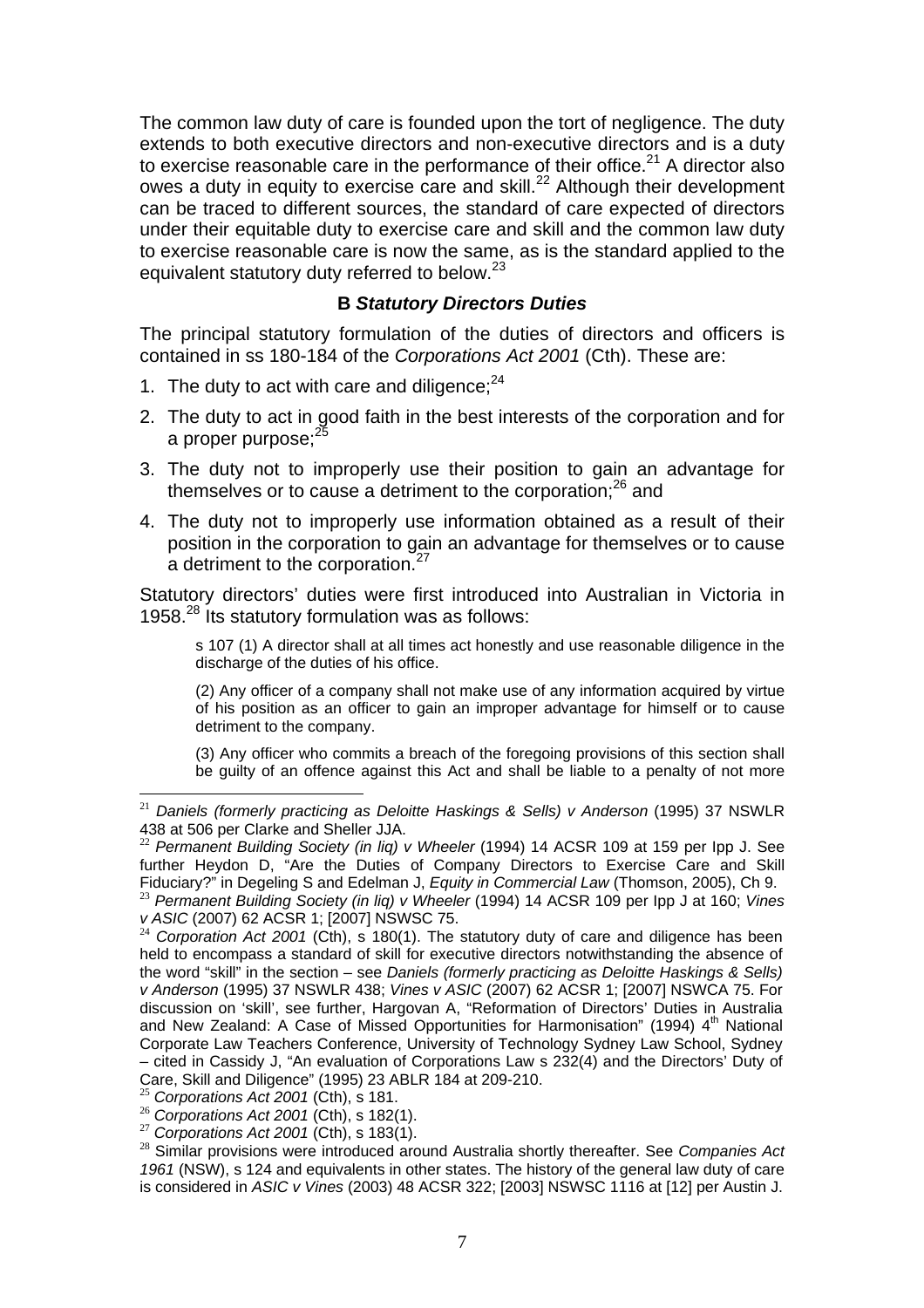than Five hundred pounds and shall in addition be liable to the company for any profit made by him or for any damage suffered by the company as a result of the breach of any of such provisions.

(4) Nothing in this section shall prejudice the operation of any other enactment or rule of law relating to the duty or liability of directors or officers of a company.

This statutory formulation of directors' duties in the Victorian *Companies Act* was the first of its kind in the English speaking world.<sup>29</sup> It was introduced as a direct response to a report of the Victorian Statute Law Revision Committee on Freighters Limited,<sup>30</sup> for reasons discussed next.

Freighters Limited was a public company listed on the Stock Exchange of Melbourne involved in the manufacture of trailer vehicles and associated products. In July 1956 the Attorney General of Victoria appointed an Inspector under the *Companies (Special Investigations) Act 1940* (Vic) to investigate its affairs. In brief, the Inspector identified three main problems. First, in order to raise funds to takeover another company, Australian Machinery Co. Pty Limited, the directors issued new shares in Freighters to themselves at a discount to the then market price and without disclosure to shareholders or providing them with the opportunity to participate in the issue. Second, the directors had an interest in a number of distribution companies which sold products sourced from Freighters. These companies were sold to Freighters for the issue of shares in Freighters to the directors and their associates. Independent valuations were not obtained, nor were the shareholders informed of the directors' interest in the transaction. Third, the directors used an issue of shares for employees to issue further shares to themselves and associates. Again, the shareholders were not informed of the extent and nature of the issue of the shares to the directors.<sup>31</sup>

The Inspector found that no criminal law had been breached and the acquisition of Australian Machinery Co and the distribution companies may have actually been profitable for the company. The Inspector did, however, note that the transactions revealed "a complete lack of appreciation of the standards demanded of and displayed by public company directors."32

The Victorian Statute Law Revision Committee was directed to consider the report of the Inspector. In evidence before the Committee it appears clear that the members of the Committee were concerned with the benefits the directors had covertly obtained from the transactions, although noted that some of the transactions may have ultimately advantaged the company. It was recognised that the law was inadequate in dealing with the situation and that it needed to be amended to deter similar behaviour in the future. $33$ 

The Committee made a number of recommendations including that a section be inserted in the *Companies Act* similar to that of the then s 169 of the

<sup>&</sup>lt;sup>29</sup> Brown S, *Company Directors* ( $2^{nd}$  ed, Law Book Company, 1965) p 179.<br><sup>30</sup> Victorian Parliamentary Debates, 9 September 1958 at 324.<br><sup>31</sup> Report of the Inspector Appointed to Investigate the Affairs of Freighters L

 $32$  Report of the Inspector Appointed to Investigate the Affairs of Freighters Limited Pursuant to the Provisions of the Companies (Special Investigations) Act 1940, 17 September 1956 at 29.

<sup>&</sup>lt;sup>33</sup> Minutes of Evidence to Statute Law Revision Committee upon the Provisions of The Companies Acts (re Freighters Limited) at 22.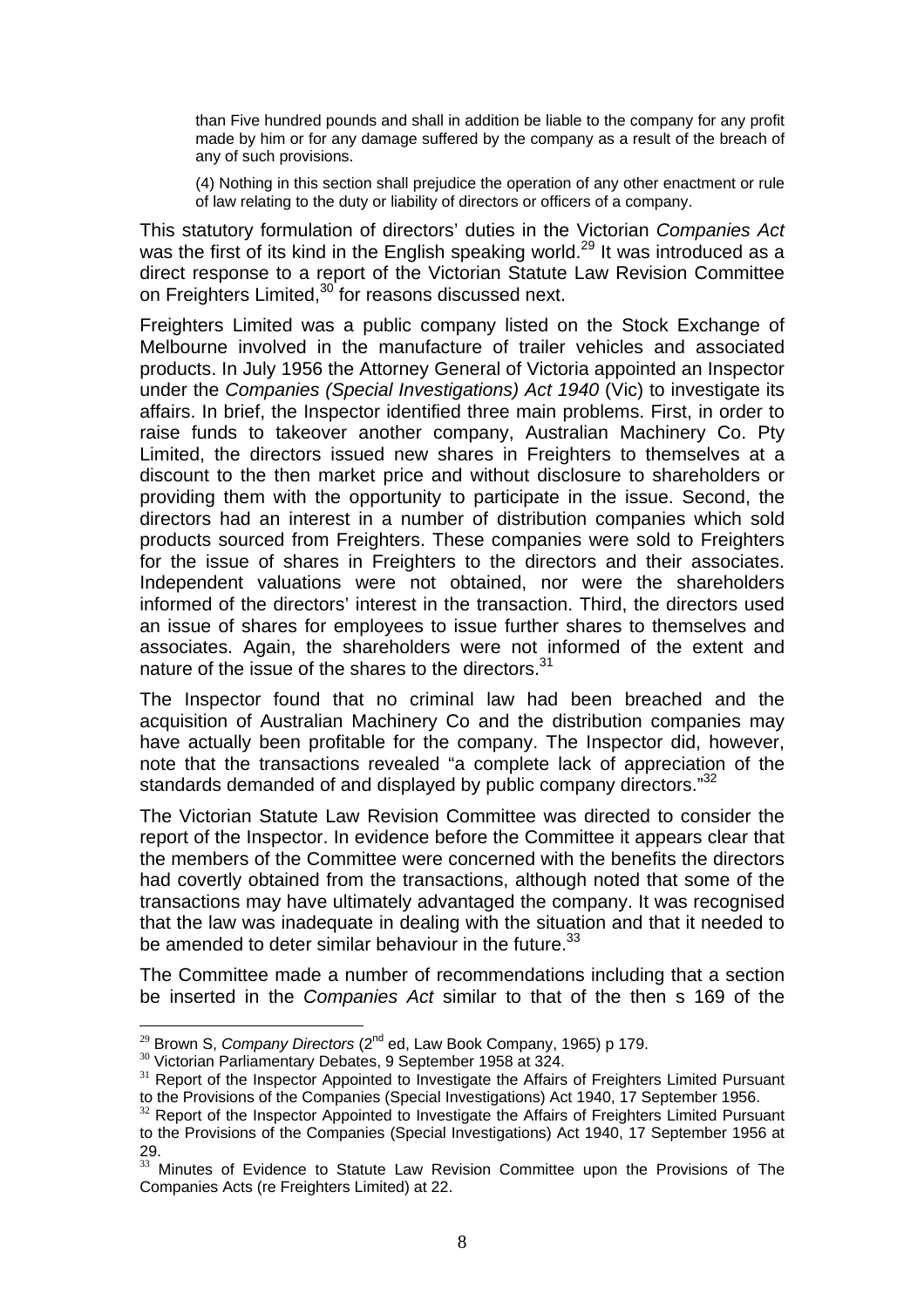United Kingdom *Companies Act 1948*. This would allow the Attorney-General, following the report of an inspector, to bring proceedings in the name of the company if appeared to the Attorney that it was in the public interest that such proceedings be brought by such company for the recovery of damages in respect of any fraud misfeasance or other misconduct in connection with the promotion or formation of that company or the management of its affairs or for the recovery of any property of the company which has been misapplied or wrongfully retained.<sup>3</sup>

Whilst Parliament adopted this recommendation, $35$  it went further and also introduced s 107 in an attempt to deal with the type of activity uncovered by the report. Although the Explanatory Memorandum to the Act stated that s 107 was to a large extent a declaration of the existing law, it was envisaged that it went further and would:<sup>36</sup>

free the courts from the technicalities of the existing law in dealing with all forms of dishonesty and impropriety of directors.

Commentators at the time also recognised that the new provision may be interpreted differently from the general law directors' duties.<sup>3</sup>

#### **C** *Differences between General Law and Statutory Duties*

It was clear from the express terms of the Victorian provision that it was not intended that statutory directors' duties would replace general law duties. Rather, the statutory duties would operate alongside the general law duties. This coexistence has remained.<sup>38</sup>

What was also clear from the Victorian provision was that, whether or not the courts adopted a similar interpretation to statutory and general law directors' duties, both served different ends. A company could take action against directors for a breach of general law duties which, if successful, would provide the company, and indirectly shareholders, with a remedy. The introduction of statutory duties enhanced shareholder rights but, in addition, provided the State with a remedy to prosecute breaches of directors' duties. By enacting this offence provision, the State could take action against directors in the *public interest* to punish the particular director involved but also with the view to deter similar breaches.

The wider role of the statutory duties is confirmed by the decision in *Castlereagh Motels Ltd v Davies-Roe*, 39 where the purpose of the statutory duties was stated in the following terms: $40$ 

It is not the prevention of financial loss to the company which appears to be the main or direct object of the [statutory duties], but the ensuring that companies are benefited by the proper and devoted discharge by directors of their fiduciary duties.

<sup>&</sup>lt;sup>34</sup> Report from the Statute Law Revision Committee upon the Provisions of The Companies Acts (re Freighters Limited) at 5. This provision is similar to *Australian Securities and* 

<sup>&</sup>lt;sup>35</sup> Explanatory Memorandum to the Victorian Companies Bill 1958 at 334.

 $36$  Explanatory Memorandum to the Victorian Companies Bill 1958 at 331.

 $37$  See Menzies D, "Company Directors" (1959) 33 ALJ 156 at 168-170.

<sup>38</sup> See *Corporations Act 2001* (Cth), s 185.

<sup>39</sup> (1966) 84 WN (Pt 2) (NSW) 182.

<sup>40</sup> Ibid at 184 per Wallace P.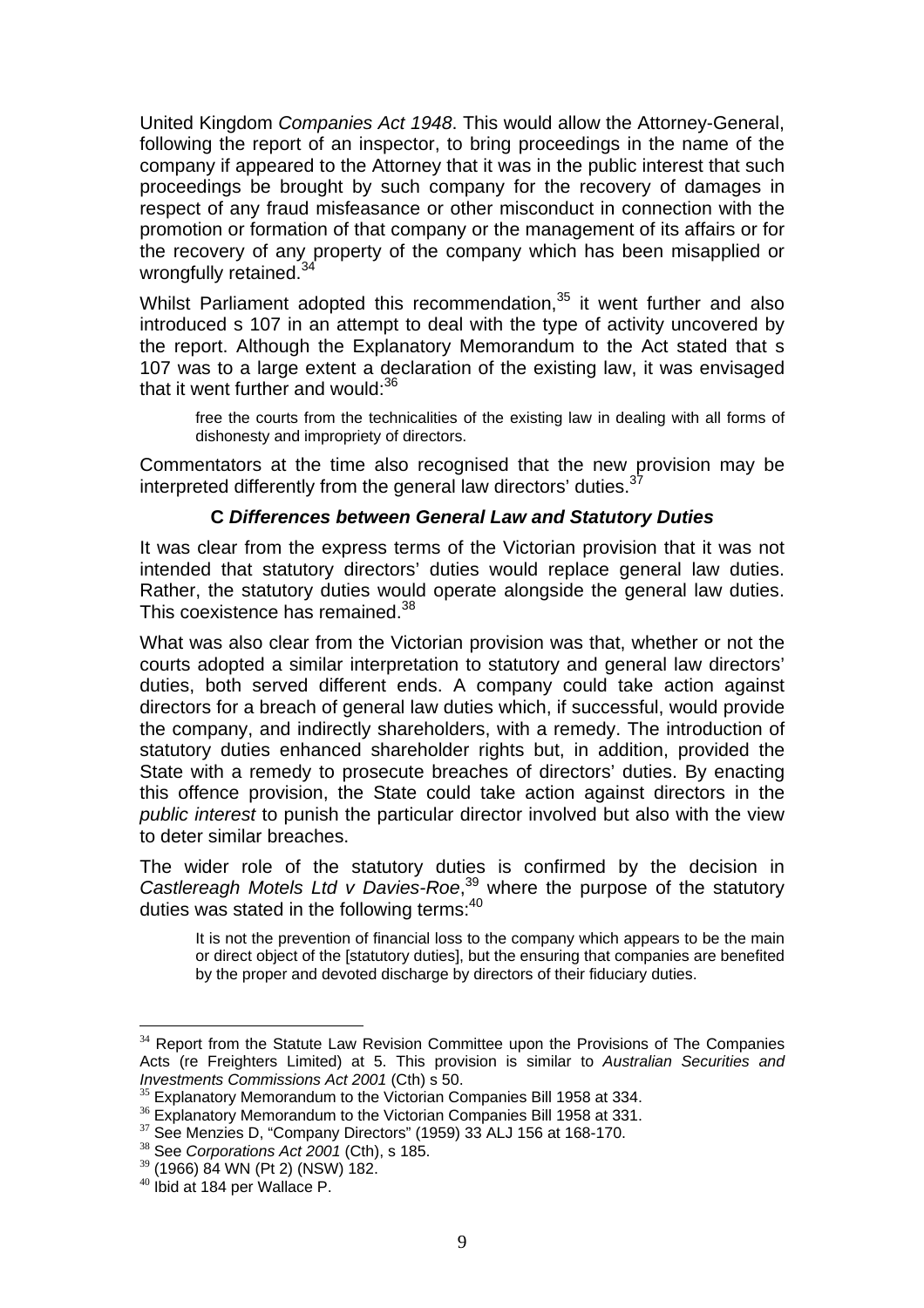The introduction and development of statutory duties of directors should be viewed in the broader context of the changing community and parliamentary expectations of corporate governance. For example, corporate laws were changed in the 1930's to prevent companies from granting blanket exemptions and indemnifications against breach of directors' duties (the current provision being s 199A). This change was required in order to protect the investing public from abuses by directors.<sup>41</sup>

By a series of legislative amendments since their introduction, statutory directors' duties have diverged from general law duties in a number of respects. For example, a breach of the statutory duty not to make improper use of position or information is now wider than the equivalent fiduciary duty in that it applies to advantages obtained by other persons, rather than just the fiduciary.42

Furthermore whereas the company can continue to bring action for breach of general law directors' duties, the role of the State in the enforcement of statutory duties has expanded. A breach of the statutory duties contained in s 180(1) to act with care and diligence is no longer a criminal offence but is a civil penalty provision. $43$  Likewise each of the other statutory duties are also civil penalty provisions.<sup>44</sup> However, unlike the duty to act with care and diligence, these other statutory duties can also constitute criminal offences if the additional elements of intention, recklessness or dishonesty set out in s 184 of the Act are established.

When a breach of a civil penalty provision is established the Court can make a declaration of contravention against any person who contravenes the provision or who is involved in the contravention.<sup>45</sup> ASIC can then seek a pecuniary penalty order, a disqualification order or an order for compensation be paid to the company.<sup>46</sup> The company may also seek an order for compensation but cannot seek a pecuniary penalty or disqualification order.<sup>47</sup>

For a breach of the statutory directors duties that are offence provisions, ASIC can commence a prosecution under s 1315 of the *Corporations Act*. Since the time of their introduction the penalties for such offences have increased such they now carry a maximum penalty of five years imprisonment or a fine of \$220,000 or both.<sup>48</sup>

In summary, the statutory duties differ from their general law counterparts in terms of enforcement (i.e. statutory duties are also enforceable by ASIC) and in terms of consequences (broader range of sanctions available for statutory

 $\overline{a}$ <sup>41</sup> See further Cranston R, "Limiting Directors' Liability: Ratification, Exemption and Indemnification" [1992] JBL197.

<sup>42</sup> For a discussion on the differences see Austin R, Ford H and Ramsay I, *Company Directors: Principles of Law and Corporate Governance* (LexisNexis Butterworths, 2005) p 394.

<sup>&</sup>lt;sup>43</sup> Corporations Act 2001 (Cth), s1317E.<br><sup>44</sup> Ibid.<br><sup>45</sup> Corporations Act 2001 (Cth), s1317E(1).

<sup>&</sup>lt;sup>46</sup> *Corporations Act 2001* (Cth), ss 206C, 1317G, and 1317H.<br><sup>47</sup> *Corporations Act 2001* (Cth), s 1317J. See further *One.Tel Ltd (in liq) v Rich* (2005) 53 ACSR 623; [2005] NSWSC 226.

<sup>48</sup> *Corporations Act 2001* (Cth), Schedule 3. The definition for a penalty unit is set out in the *Crimes Act 1914* (Cth), s 4AA.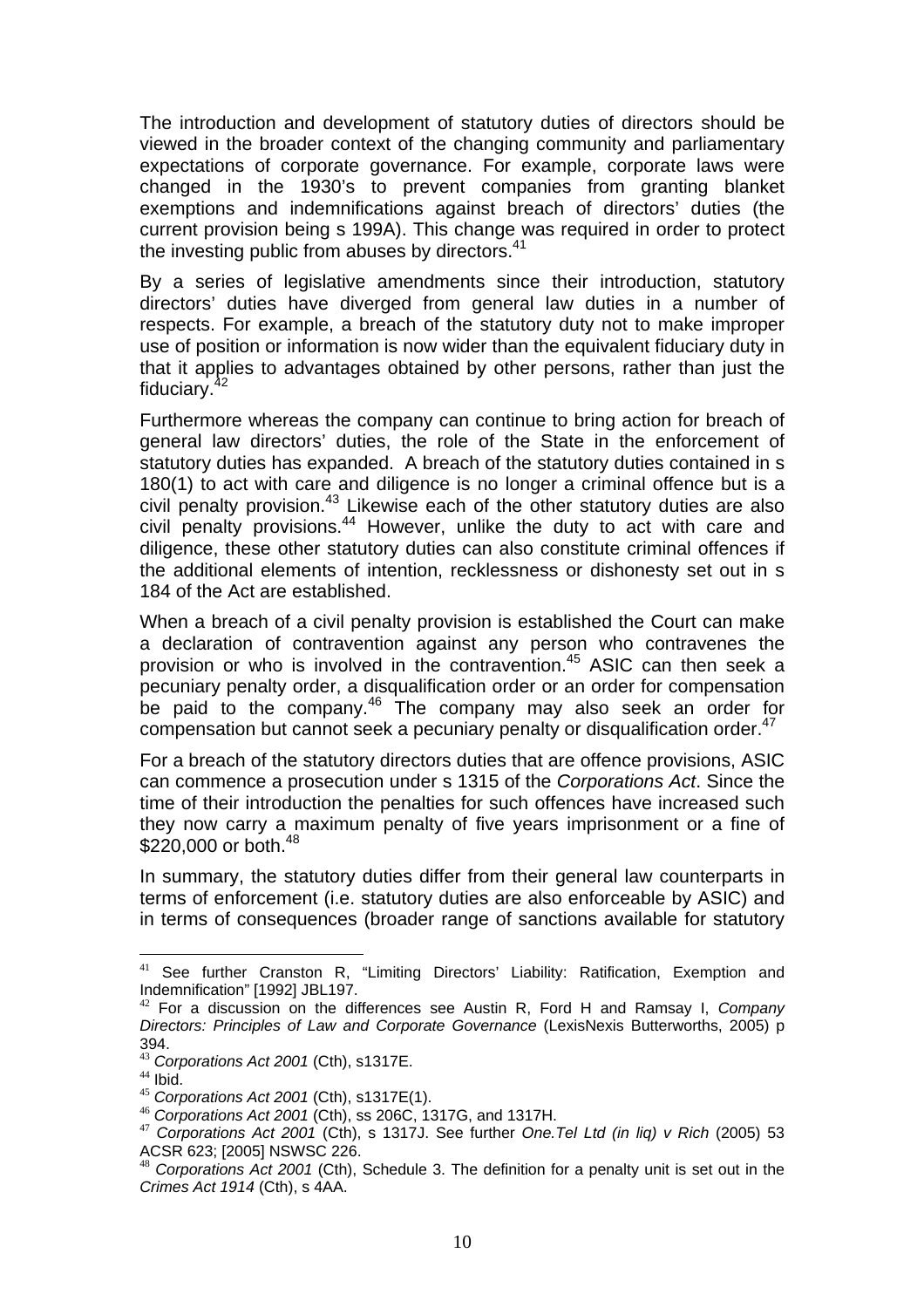breaches of duty). Lastly, the duty to not act "improperly" (ss 182, 183) is broader in its scope than the general law fiduciary equivalent requirement. In contrast, the standard required to comply with the statutory duties in ss 180(1) and 181 is similar (if not identical) to their general law counterparts.

# **IV ASIC v MAXWELL: A CRITIQUE**

The comments by Brereton J, outlined above in Part II, require a consideration of the purposes of the statutory duties contained in ss 180(1)- 183 of the Act. It was those provisions that his Honour found were not contravened by Mr Nahed by allowing Procorp to breach the fundraising, financial services and misleading or deceptive conduct provisions (hereafter "investor protection provisions").

His Honour made several important points which are examined below:

- 1. The unity of director and shareholder interests may result in an implicit ratification at general law;<sup>49</sup>
- 2. Such an implicit ratification may be given prospectively or retrospectively and may cover negligence, breach of fiduciary duty or the exercise of directors' powers for an improper purpose; $50$
- 3. An implicit ratification may "affect the practical content of [directors' statutory duties], including any question of whether directors acted with a reasonable degree of care and diligence, and whether they made improper use of their position";<sup>51</sup> and crucially
- 4. "It is a mistake to think that ss 180, 181 and 182 are concerned with any general obligation owed by directors at large to conduct the affairs of the company in accordance with law general or the Corporations Act in particular, they are not."<sup>52</sup>

His Honour summed up his view by stating that the Part 2D.1 duties are not directed to "securing compliance with the various requirements of the Corporations Act".<sup>53</sup>

Brereton J's comments grouped together ss 180, 181, and 182, which, in our view, is unfortunate because the duties outlined in those provisions are not identical, and serve different and distinct purposes. Whilst we accept his Honour's view that these provisions are designed primarily to secure the director's attention to benefiting the company, we query whether this guiding principle should be held to prevent ASIC taking action to protect the public interest.

However, before we examine each statutory provision.<sup>54</sup> it is necessary to examine further his Honour's comments regarding the scope, and significance, of shareholder ratification.

 $\overline{a}$ <sup>49</sup> *ASIC v Maxwell* (2006) 59 ACSR 373 at 398-399; [2006] NSWSC 1052 at [103].<br><sup>50</sup> Ibid.

 $\frac{50}{100}$  lbid.<br>
<sup>51</sup> Ibid.<br>
<sup>52</sup> ASIC v Maxwell (2006) 59 ACSR 373 at 399: [2006] NSWSC 1052 at [104].

<sup>52</sup> *ASIC v Maxwell* (2006) 59 ACSR 373 at 399; [2006] NSWSC 1052 at [104]. <sup>53</sup> *ASIC v Maxwell* (2006) 59 ACSR 373 at 400; [2006] NSWSC 1052 at [106].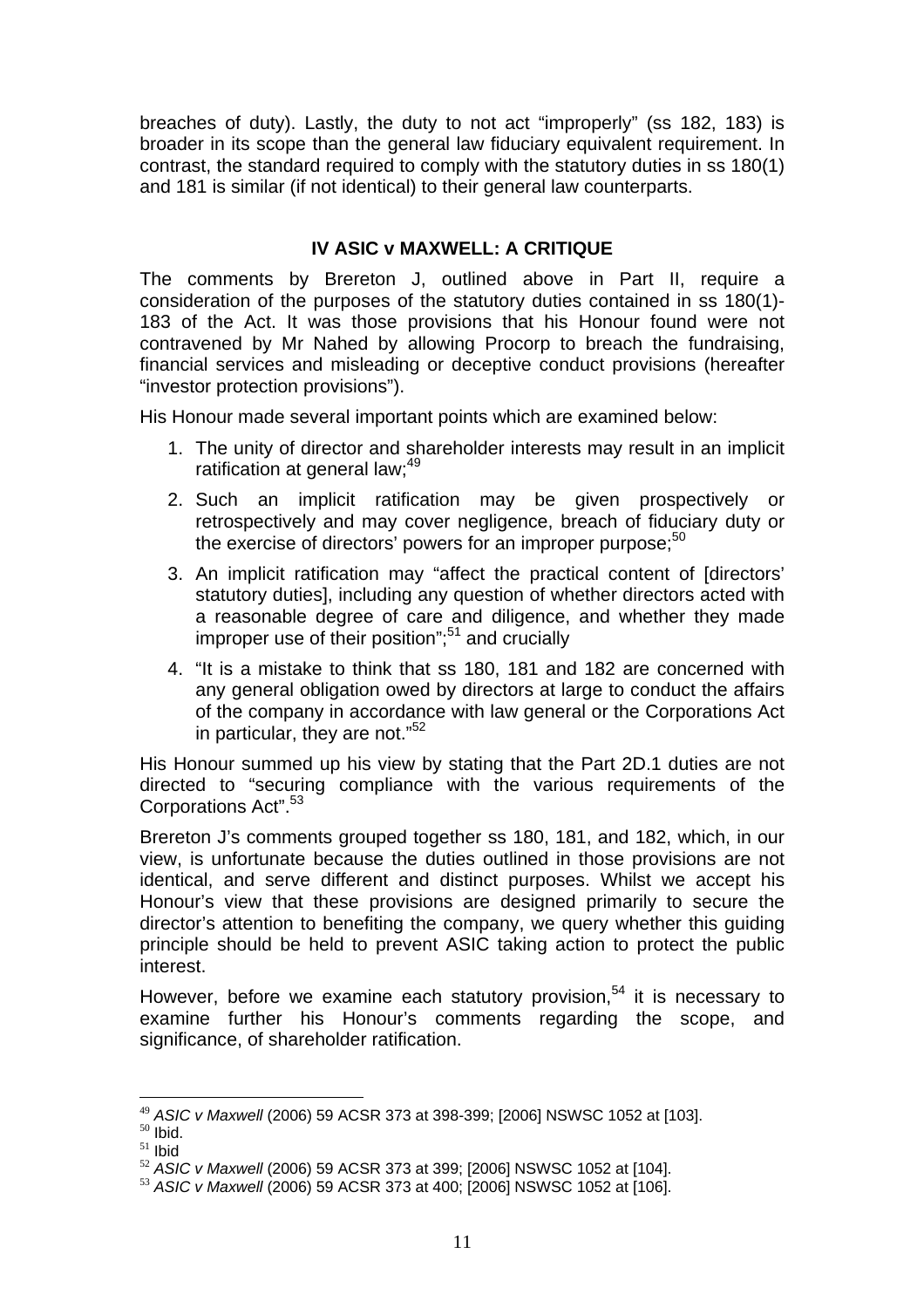# **A** *The Scope of Ratification*

The law of ratification is derived largely from principles of equity that allow a principal to ratify breaches of duty by the fiduciary.<sup>55</sup> As noted by the learned authors of *Meagher, Gummow and Lehane*, a person occupying a fiduciary position may avoid liability for conduct that would otherwise breach their duty by obtaining the fully informed consent to the principal.<sup>56</sup> The law of principal and agent also provides for the principal to ratify conduct of the agent that would otherwise be a breach of duty, and thereby extinguish the agent's liability to the principal.<sup>57</sup> There is authority for the view that the principal may ratify the agent's negligence,<sup>58</sup> although perhaps the better view is that ratification of negligent conduct represents a waiver of legal rights.<sup>59</sup>

The rationale for ratification (at least in equity) is that a transaction undertaken in breach of fiduciary duty is not necessarily void, but rather is voidable at the option of the principal.60 Thus, a principal may choose to forgive a fiduciary for a proposed or actual breach.<sup>61</sup> Clearly then, ratification made be either prospective or retrospective.

Ratification of the directors' conduct by the fully informed consent of the shareholders in a general meeting (by an ordinary resolution) has been accepted in a number of authorities. $62$  The shareholders' consent may be express or implied, thus the doctrine of unanimous consent may be used to prove ratification.63

There are several limitations on the ability of the shareholders to ratify the conduct of the directors. A shareholders' ratification will not protect a director from a breach of duty where:

• the company is insolvent and the conduct prejudices the company's ability to repay its creditors; $64$ 

Section 182 is considered together with s 183, below, as the wordings of those provisions are substantially similar (both involve an improper use of either position or information to gain an advantage or to cause harm to the corporation).

<sup>55</sup> Austin R, Ford H and Ramsay I, *Company Directors: Principles of Law and Corporate Governance* (LexisNexis Butterworths, 2005) p 643.<br><sup>56</sup> Meagher R, Heydon D and Leeming M, *Meagher, Gummow and Lehane's Equity Doctrines* 

and Remedies (4<sup>th</sup> ed, LexisNexis Butterworths, 2002), [5-115].

<sup>&</sup>lt;sup>57</sup> Reynolds R, *Bowstead and Reynolds on Agency* (17<sup>th</sup> ed, Sweet and Maxwell, 2001) art 14.

<sup>58</sup> *Pavlides v Jensen* [1956] Ch 565 at 576 per Danckwerts J (company shareholders resolved

that the company<br><sup>59</sup> See further Worthington S, "Corporate Governance: Remedying and Ratifying Directors' Breaches" (2000) 116 LQR 638 at 651-656. It may also be held that the prior informed

consent of the principal would enliven a defence of *volenti non fit injuria*.<br><sup>60</sup> Winthrop Investments Ltd v Winns Ltd [1975] 2 NSWLR 666 at 679 per Samuels JA.<br><sup>61</sup> Meagher R, Heydon D and Leeming M, *Meagher, Gummow a* 

<sup>&</sup>lt;sup>62</sup> Regal (Hastings) Ltd v Gulliver [1967] 2 AC 134; [1942] 1 All ER 378; *Winthrop Investments* Ltd v Winns Ltd [1975] 2 NSWLR 666; (1975) 1 ACLR 222.

<sup>&</sup>lt;sup>63</sup> The doctrine of unanimous consent is recognised by the decision in *Re Duomatic limited* [1969] 2 Ch 365, where it was held that the members had knowledge of the directors' conduct and had implicitly consented to it by approving the company's annual reports which contained information on the transactions by the directors.

<sup>64</sup> *Kinsela v Russell Kinsela Pty Ltd* (1986) 4 NSWLR 722.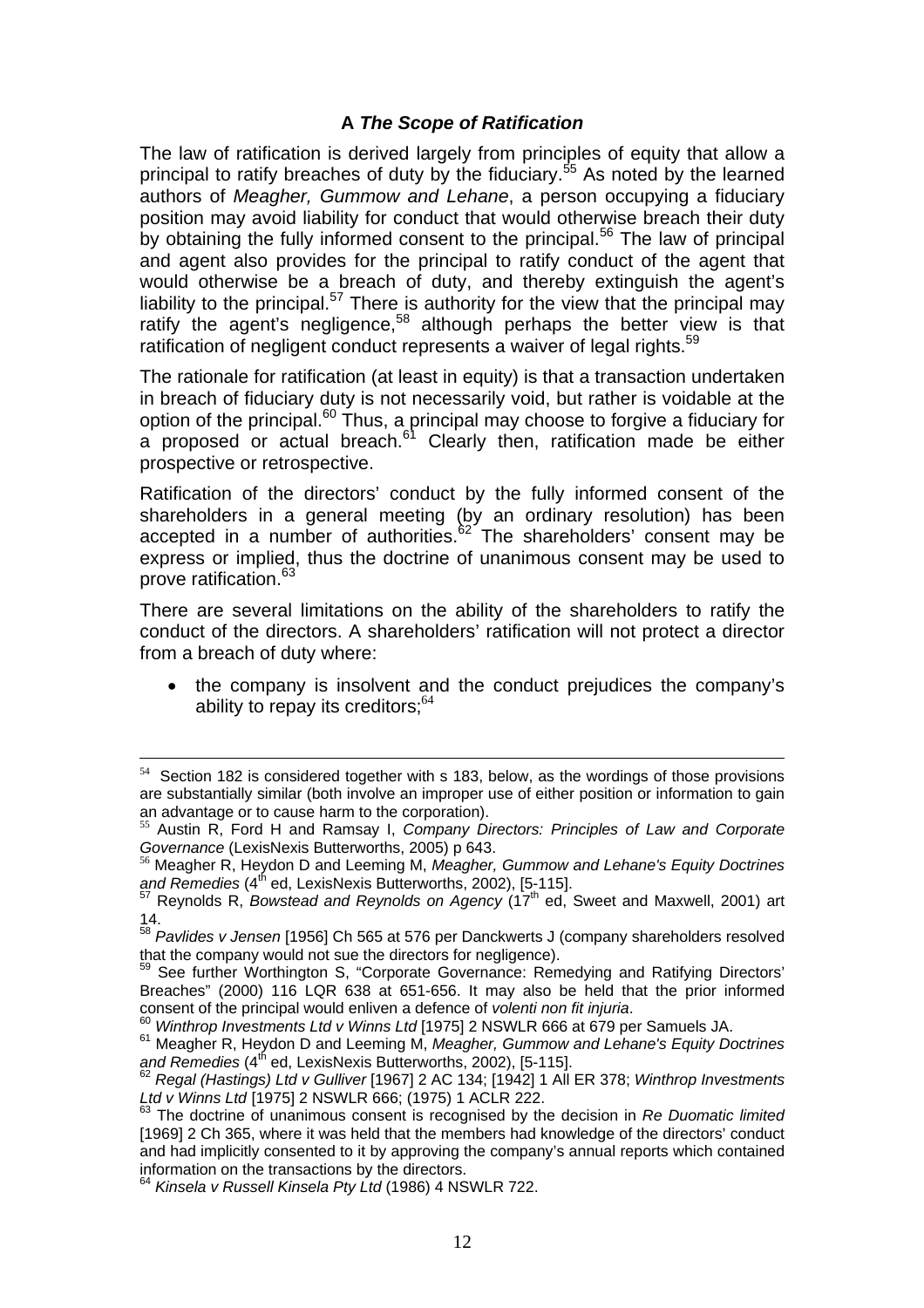- the ratification would prejudice the rights of third parties; $65$
- the conduct is oppressive: $66$
- the conduct is in breach of a shareholder's personal rights; $67$
- the conduct was a misappropriation of the company's resources; $^{68}$  or
- the shareholders' ratification represents a fraud on a power. $69$

Furthermore, the consent of shareholders will not prevent a criminal offence from being committed by the director(s).<sup>70</sup>

Essentially, the ratification acts as a release from liability, or a waiver of rights to enforce compliance with their duties. There is some uncertainty as to whether ratification will necessarily prevent the company from taking any future action.<sup>71</sup> Certainly, the proper ratification by a majority of shareholders prevented the minority from bringing a derivative action at general law, although the statutory derivative action has no similar limitation.<sup>72</sup> Where the control of the company changes (for example under a takeover or during liquidation), it may be that mere shareholder ratification will not prevent the company from enforcing its legal rights.<sup>73</sup> Indeed, the unity between shareholders and directors in *Angas Law Services* did not prevent the liquidator from taking action for breach of directors' duties. Prudent directors should therefore negotiate a deed of release to protect themselves from future action by the company. $74$ 

There may also be doubts as to whether the shareholders are able to release a director from legal action, given that the decision to sue comes within the managerial prerogative, and the shareholders are not entitled even through a unanimous vote to usurp that managerial prerogative.<sup>75</sup> However, the statutory derivative action may well resolve any doubts on this given that it

<sup>65</sup> *Forge v ASIC* (2004) 213 ALR 574; [2004] NSWCA 448 at [377] per McColl JA; Baxt R, "Judges in their own case: the ratification of directors' breaches of duty" (1978) 5 Monash University Law Review 16 at 28.

<sup>&</sup>lt;sup>66</sup> Ngurli Ltd v McCann (1953) 90 CLR 425; *Hogg v Cramphorn* [1966] 3 All ER 420 at 428 per Buckley J. See further Corporations Act 2001 (Cth), s 232.

 $^{67}$  Residues Treatment and Trading Co Ltd v Southern Resources Ltd (1988) 51 SASR 177.<br> $^{68}$  Hurley v BGH Nominees Pty Ltd (1982) 6 ACLR 791; Re George Newman & Co [1895] 1

Ch 674 at 685-686 per Lindley LJ.<br><sup>69</sup> Ngurli Ltd v McCann (1953) 90 CLR 425 at 438 per the Court.

<sup>&</sup>lt;sup>70</sup> Macleod v R (2003) 214 CLR 230 at 240; [2003] HCA 24 at [30] per Gleeson CJ, Gummow and Hayne JJ.

 $71$  See Cranston R, "Limiting Directors' Liability: Ratification, Exemption and Indemnification"  $[1992]$  JBL 197.

 $72$  *Corporations Act 2001* (Cth), s 239.<br> $73$  The enforcement of equitable rights may be more difficult given the more flexible approach equity takes to the release of equitable rights: Meagher R, Heydon D and Leeming M, *Meagher, Gummow and Lehane's Equity Doctrines and Remedies (4<sup>th</sup> ed, LexisNexis* Butterworths, 2002), Ch 35.

<sup>&</sup>lt;sup>74</sup> Cranston R, "Limiting Directors' Liability: Ratification, Exemption and Indemnification" [1992] JBL 197, 200

<sup>75</sup> *National Roads & Motorists' Association v Parker* (1986) 6 NSWLR 517 at 521; (1986) 11 ACLR 1 per McLelland J; *Automatic Self-Cleansing Filter Syndicate Company Ltd v Cuninghame* [1906] 2 Ch 34. This assumes of course that there is nothing in the company's constitution to confer specific managerial powers on the general meeting.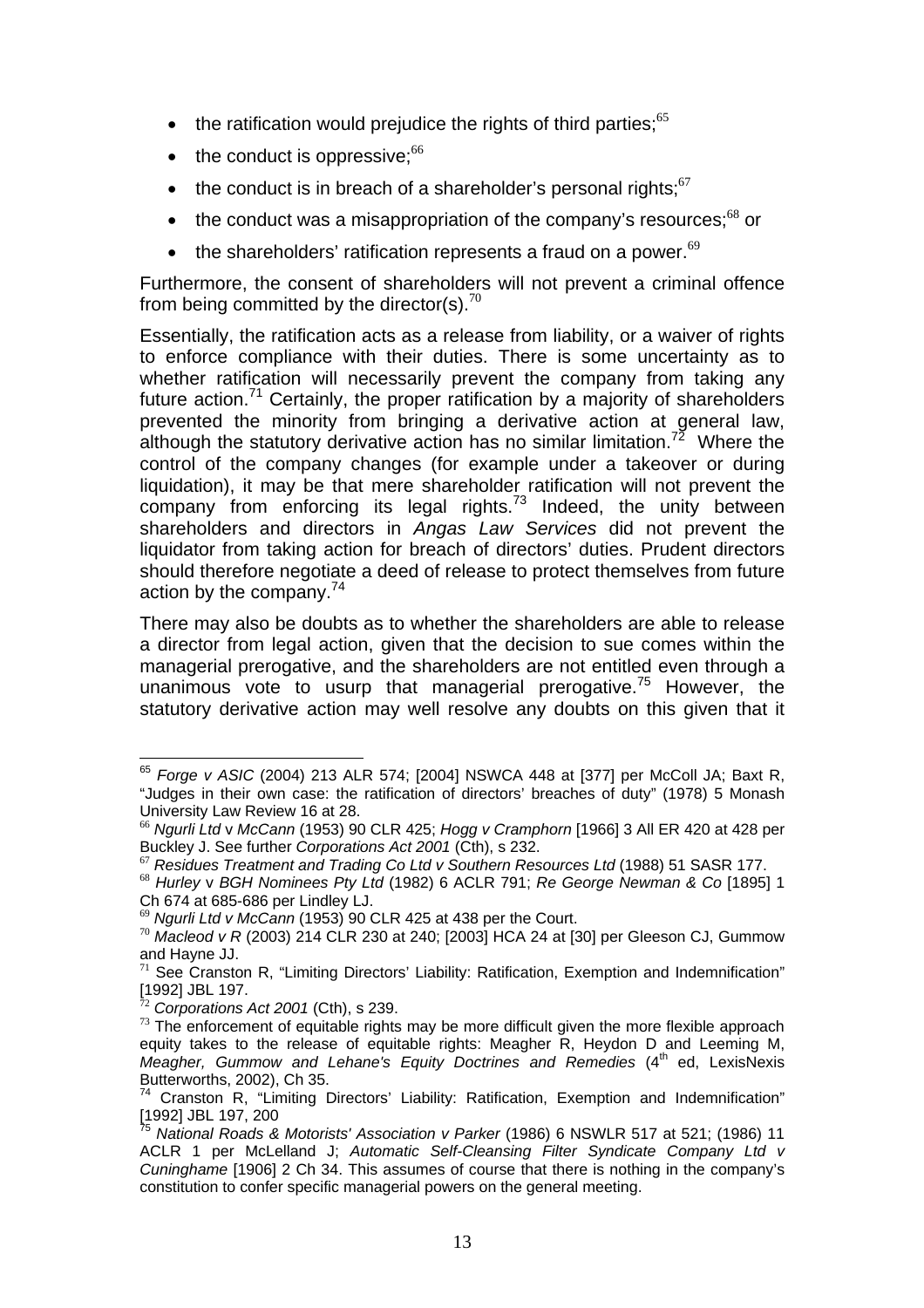clearly envisages the shareholders' limited rights to conduct litigation in the name of the company.

What then of the statutory duties? There is a line of authorities that have determined that the statutory duties cannot be cured by shareholder ratification.76 Most recently, Gleeson CJ and Heydon J in *Angas Law Services*  said:<sup>77</sup>

The shareholders of a company cannot release directors from the statutory duties imposed by [ss 180-183]. In a particular case, their acquiescence in a course of conduct might affect the practical content of those duties. It might, for example, be relevant to a question of impropriety.

The implications of ratification on the statutory duties are discussed below. However, at this point we might question why there seems to be a blanket refusal to allow ratification to cure what would otherwise be a breach of statutory duty. In our view, the answer is that the statutory duties perform a different (although overlapping) function to the general law duties.

A further consideration that tells against permitting shareholders to forgive statutory breaches is the fact that the civil penalty regime contained in Pt 9.4B specifically provides for the forgiveness of a breach of a civil penalty provision (including directors' statutory duties under ss 181-183) in s 1317S.<sup>78</sup> It could be argued that the civil penalty regime is intended to operate virtually as a complete code for enforcing breaches of the statutory directors' duties,  $79$  in which case the power to forgive is left solely to the court. Despite the criticism attaching to the complete code thesis propounded by Young J in Mesenberg,<sup>80</sup> this line of argument was applied by the NSW Court of Appeal to justify its view that shareholders cannot ratify breaches of the statutory duties. $81$  It is submitted that the view that the power to forgive breaches of the statutory duties that are classed as civil penalties (i.e. ss 181-183) should lie exclusively with s 1317S has a much stronger foundation than Young J's broader view that the civil penalty provisions provide an exclusive enforcement code, thereby preventing shareholders from using  $s$  1324.<sup>82</sup>

Having established that shareholder ratification cannot cure a breach of statutory directors' duties, attention is now focussed on how the fact of ratification changes (if at all) the application of the statutory duties.

 $\overline{a}$ <sup>76</sup> *Miller v Miller & Miller* (1995) 16 ACSR 73 at 89 per Santow J; *Forge v ASIC* (2004) 213 ALR 574; [2004] NSWCA 448 at [378]-[384] per McColl JA

<sup>77</sup> *Angas Law Services Pty Ltd v Carabelas* (2005) 226 CLR 507 at 523; [2005] HCA 23 at [32] per Gleeson CJ, Heydon J.<br><sup>78</sup> Forge v ASIC (2004) 213 ALR 574; [2004] NSWCA 448 at [382] per McColl JA.

Mesenberg v Cord Industrial Recruiters (1996) 39 NSWLR 128 at 136-137 per Young J.<br><sup>80</sup> See for example: Bird H, "A Spanner in the Works: The Impact of Mesenberg v Cord

Industrial Recruiters" (1997) 25 ABLR 179; Bird H, "Problematic Nature of Civil Penalties in the Corporations Law" (1996) 14 C&SLJ 405.<br>
<sup>81</sup> Forge v ASIC (2004) 213 ALR 574; [2004] NSWCA 448 at [382] per McColl JA.

<sup>&</sup>lt;sup>82</sup> See further Austin R, Ford H and Ramsay I, *Company Directors Law and Corporate Governance* (LexisNexis Butterworths, 2005), pp 685-687.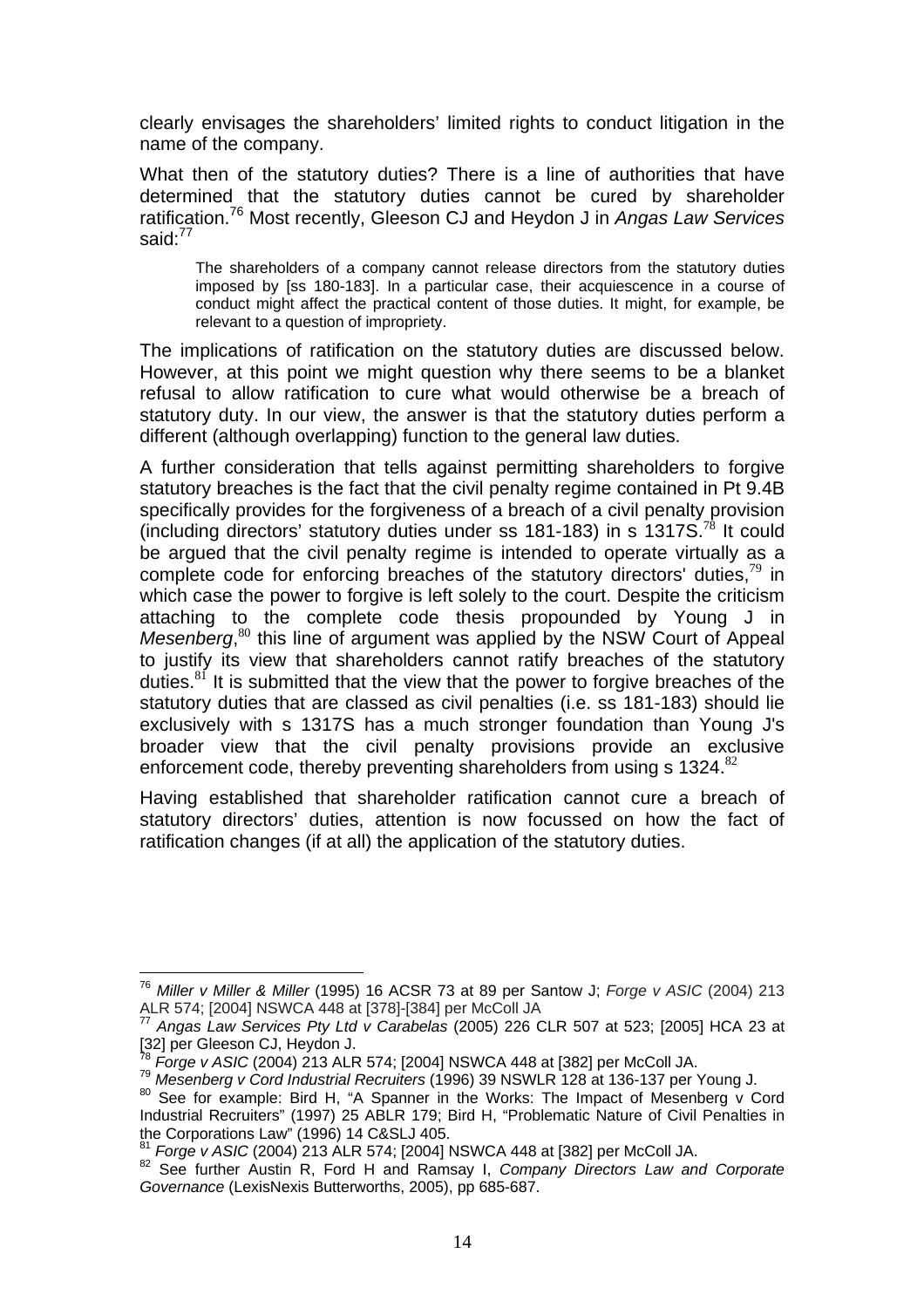#### **B** *The Scope of Statutory Duties*

#### **1** *Section 180(1)*

 $\overline{a}$ 

The original formulation of this statutory duty in the Victorian *Companies Act*, which was adopted by the other Australian states as discussed earlier, required a director to "use reasonable diligence". The requirement that a director also exercise "care" was added with the introduction in *Companies*  Code legislation in the Australian states in 1981.<sup>83</sup> As discussed earlier, the original purpose of this statutory duty was to provide for public enforcement which could result in a fine, and/or a statutory right of compensation to the company.<sup>84</sup> Over time, the interpretation of the statutory duty of care and diligence has grown stricter in line with community expectations of corporate managerial behaviour. As Tadgell J noted:<sup>85</sup>

As the complexity of commerce has gradually intensified (for better or for worse) the community has of necessity come to expect more than formerly from directors whose task it is to govern the affairs of companies to which large sums of money are committed by way of equity capital or loan. In response, the parliaments and the courts have found it necessary in legislation and litigation to refer to the demands made on directors in more exacting terms than formerly; and the standard of capability required of them has correspondingly increased.

It was noted above that shareholders may ratify conduct by the directors that would otherwise be a breach of the director's duty of care.<sup>86</sup> with this shareholder ratification being either express or implied. It was therefore open on the facts in *Maxwell* (i.e. the unity between shareholders and directors) for Justice Brereton to conclude that there had been an implicit ratification of the directors' conduct. Moreover, the unity between shareholders and directors would result in the implicit ratification being prospective. That is, the directors (who were also shareholders) would have known that they consented before they engaged in conduct that ASIC alleged was a breach of s 180(1).

What is the effect of this ratification on the content of s 180(1)? That provision explicitly requires a consideration of the circumstances surrounding the director's conduct. Therefore, the determination of whether a director has breached s 180(1) will require the court to ascertain what a reasonable director would have done in circumstances where the company's shareholders have consented to the conduct.<sup>87</sup> In *Maxwell*, Brereton J accepted that the unity between shareholders and directors was part of the relevant circumstances for the purposes of s  $180(1)$ .<sup>88</sup>

<sup>83</sup> For a history of s 180 of the *Corporations Act 2001* (Cth), see *ASIC v Vines* (2003) 48 ACSR 322; [2003] NSWSC 1116.

<sup>84</sup> See *Castlereagh Motels Ltd v Davies-Roe* (1966) 84 WN (Pt 2) (NSW) 182 at 183 per Wallace P.<br><sup>85</sup> Commonwealth Bank of Australia v Friedrich (1991) 5 ACSR 115 at 126.

<sup>86</sup> Again the terminology here may need clarification. We have used the term ratification to refer to shareholder consent. When dealing with an alleged breach of duty of care the more appropriate term is probably a release or waiver by the company of its rights in law or equity to sue for a failure to comply with this standard.

 $\frac{87}{67}$  Of course expert evidence of what directors with similar responsibilities would do in similar circumstances may be used: ASIC  $\nu$  Vines (2003) 48 ACSR 322; [2003] NSWSC 1116.

<sup>88</sup> ASIC *v Maxwell* (2006) 59 ACSR 373 at 402; [2006] NSWSC 1052 at [112].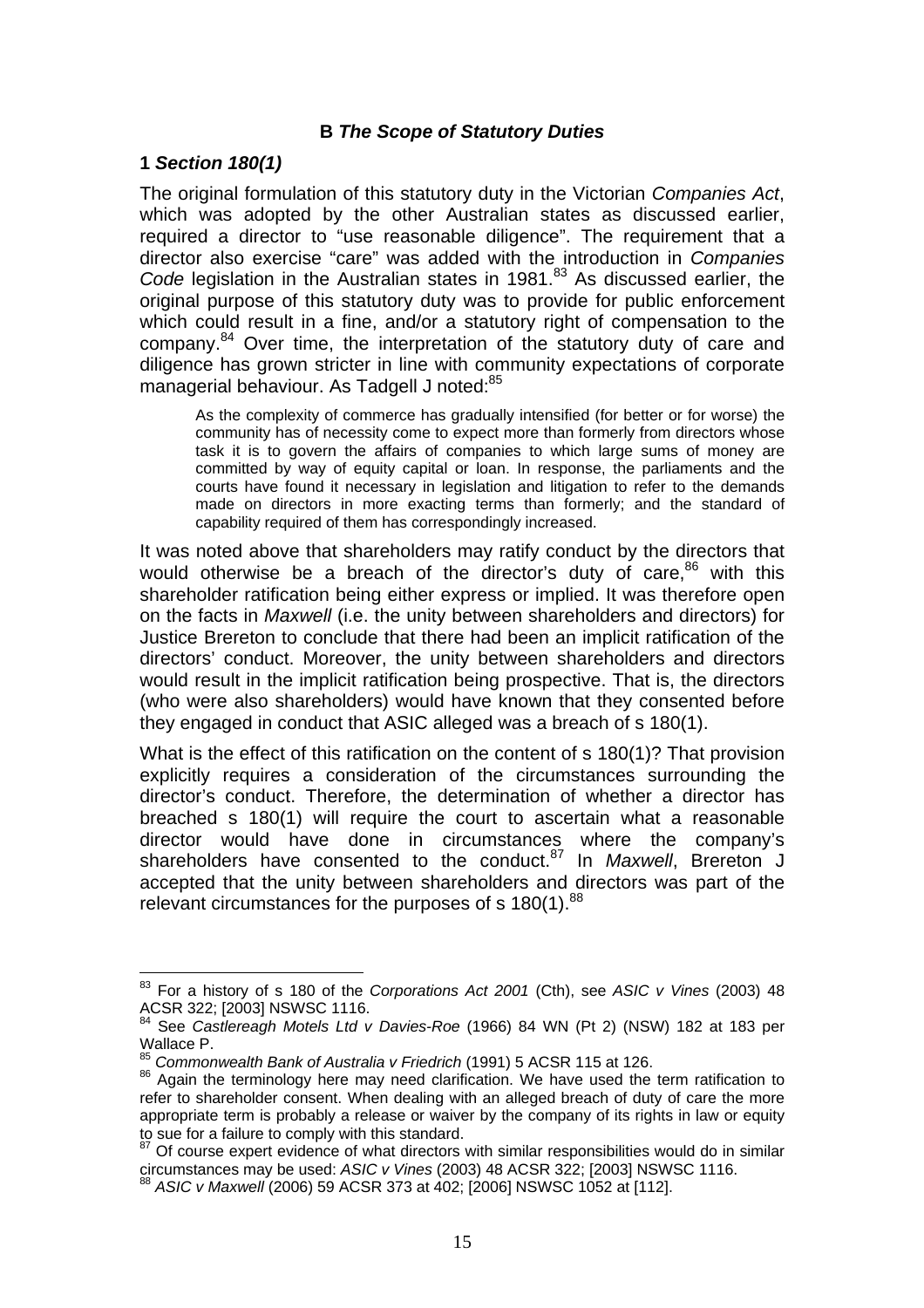Will shareholder ratification necessarily result in no breach being provable? Brereton J's analysis would seem to accept that even where the shareholders' consent to the conduct, the standard of the reasonable director in those circumstances requires the court to determine whether the director(s) has balanced the potential benefits to the company and the potential harm that may be suffered by the company. As Brereton J noted the statutory duty of care and diligence:<sup>89</sup>

would be contravened if a director had not exercised a reasonable degree of care and diligence in the exercise of his powers or the discharge of his duties, even if there was no actual damage, that could only be so if it was reasonably foreseeable that the relevant conduct *might harm the interests of the company* - which means the corporate entity itself, the shareholders, and, where the financial position of the company is precarious, the creditors of the company - and, moreover, that in determining whether the relevant duty had been breached, the foreseeable risk of harm must be balanced against the potential benefits which could reasonably be expected to accrue to the company from that conduct. [emphasis in original]

Therefore, it seems that Brereton J recognises that shareholders, even with unanimous informed consent, could not reduce the statutory standard to zero as the directors are still required to engage in a balancing exercise between the benefits and harms that may foreseeably arise from this conduct.

However, if the statutory duties are only owed to the company, and the interests of the company may be completely equated with the interests of the shareholder/directors, why then should directors who are the only shareholders need to balance these interests? Why could the directors not condone even grossly negligent conduct, and by granting a deed of release thereby prevent the company from subsequently taking action. In our view, the reason for the balancing requirement is that the statutory duties perform a higher function than merely serving the interests of the shareholders. The statutory standard of care and diligence performs a public interest function in setting minimum standards of corporate managerial behaviour. These standards are upheld through public enforcement action by ASIC, and through the imposition of quasi-punitive remedies including pecuniary penalties and disqualification orders.

This view is reinforced by the existence of various other actions that may be taken against directors by "interested or aggrieved persons", such as the statutory injunction (under s 1324) and the various orders available under s 1323. These provisions would arguably be rendered nugatory if shareholders could unanimously consent to directors' conduct and thereby prevent a breach of the statutory duties arising.

We are not arguing that shareholders can unanimously consent to cure a breach of statutory duty-such proposals have been rejected on numerous occasions by the court.90 Rather, we are querying, with respect, Justice Brereton's analysis that "adjusts" the statutory standards to result in no legal breach developing in the first place.

<sup>89</sup> ASIC v Maxwell (2006) 59 ACSR 373 at 397-398; [2006] NSWSC 1052 at [102].

<sup>&</sup>lt;sup>90</sup> See *Angas Law Services Pty Ltd (in lig) v Carabelas (2005) 226 CLR 507 at 523; [2005]* HCA 23 at [32] per Gleeson CJ and Heydon J; *Forge v ASIC* (2004) 213 ALR 574; [2004] NSWCA 448 at [378]-[384] per McColl JA.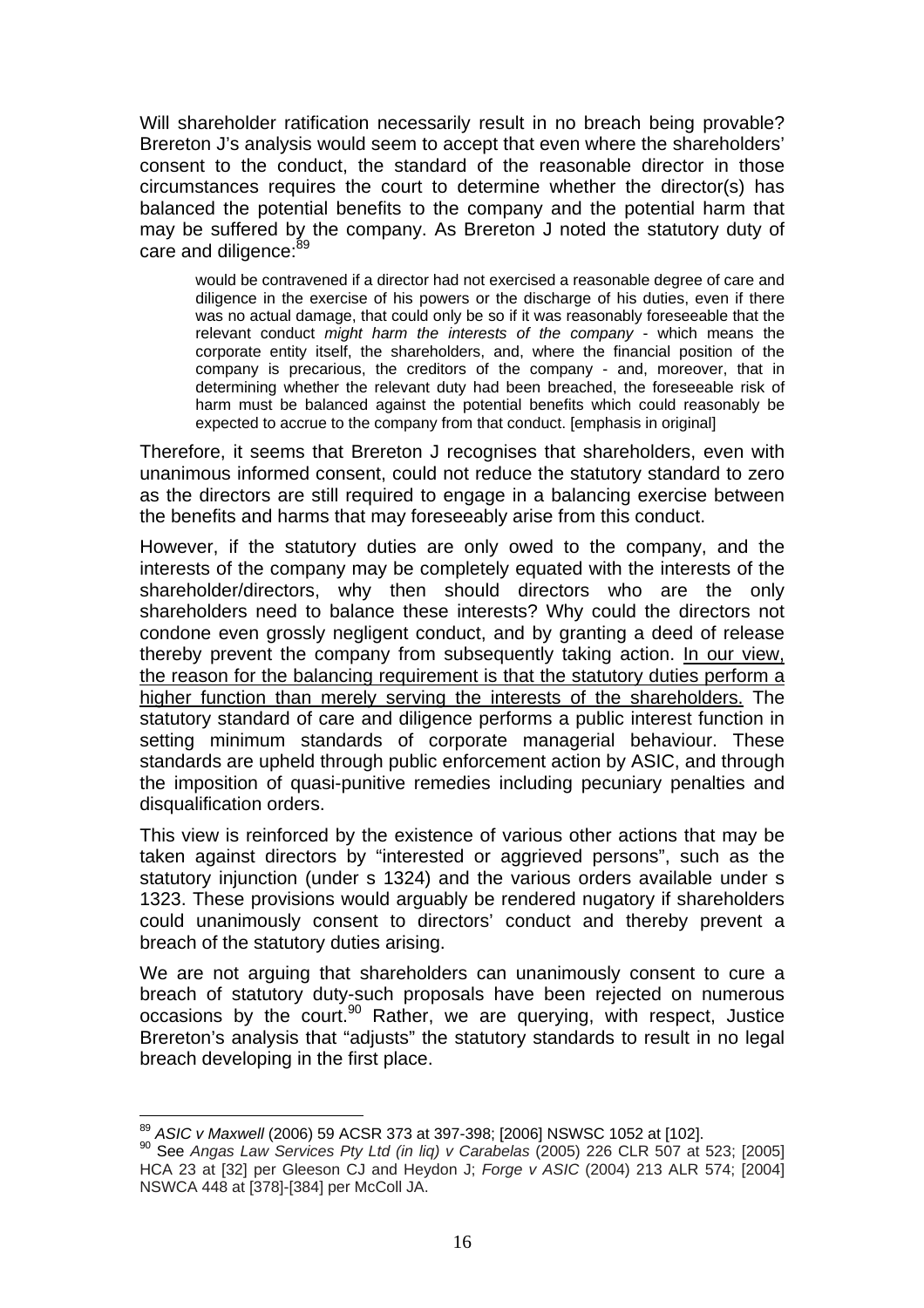Brereton J raised another point regarding s 180(1) that warrants examination. As noted earlier, his Honour stated that:<sup>91</sup>

 It is a mistake to think that ss 180, 181 and 182 are concerned with any general obligation owed by directors at large to conduct the affairs of the company in accordance with law general or the Corporations Act in particular, they are not.

We have argued above that the statutory duty of care and diligence under s 180(1) raises public interest considerations through public enforcement and quasi-punitive remedies. In our view, s 180(1) should be interpreted accordingly, so that a director could be negligent by allowing the company to breach its statutory obligations. However, we would caution that merely being a director at the time that the company breaches statutory provisions is insufficient to demonstrate a failure to act with care and diligence. The director may well have acted appropriately given the size and complexity of the company, or other relevant facts, including the possible application of the business judgment rule under s 180(2).

We submit that the express wording of s 180(1), in particular, the phrase "A director or other officer of a corporation must exercise their powers and *discharge their duties* with the degree of care and diligence that a reasonable person would" (emphasis added) should be interpreted to include the duty to manage (for executive directors) or monitor the management of the company (for non-executive directors) so as to ensure that breaches of the law that are reasonably foreseeable do not occur. Where a director fails to take steps to prevent the company from breaching the law where a reasonable director would have taken such steps, the director has failed to "exercise their powers and discharge their duties" to the reasonable standard required by the community and ultimately enforced by the courts.

It is submitted, with respect, that the difficulty with Brereton J's analysis of s 180(1) is that it arguably allows directors to weigh up the potential benefits that may accrue to the company (in *Maxwell's* case the directors were considering the benefits that would accrue to them as sole shareholders) against the potential fines or reputational damage (i.e. harm in the above negligence calculus). His Honour specifically stated that "in determining whether the relevant duty had been breached, the foreseeable risk of harm must be balanced against the potential benefits which could reasonably be expected to accrue to the company from that conduct".<sup>92</sup> In our view, the conscious balance of financial benefit that may accrue to the company from breaching the law is an inappropriate formulation of directors' duties and runs against the modern trend of increasing standards of corporate governance in Australia.

#### **2** *Section 181*

Section 181(1) imposes two duties upon company directors and officers, the duty to:

• act in good faith in the best interests of the corporation; and

 $\overline{a}$ 

<sup>&</sup>lt;sup>91</sup> *ASIC v Maxwell* (2006) 59 ACSR 373 at 399; [2006] NSWSC 1052 at [104].<br><sup>92</sup> See further *ASIC v Maxwell* (2006) 59 ACSR 373 at 397-398; [2006] NSWSC 1052 at [110].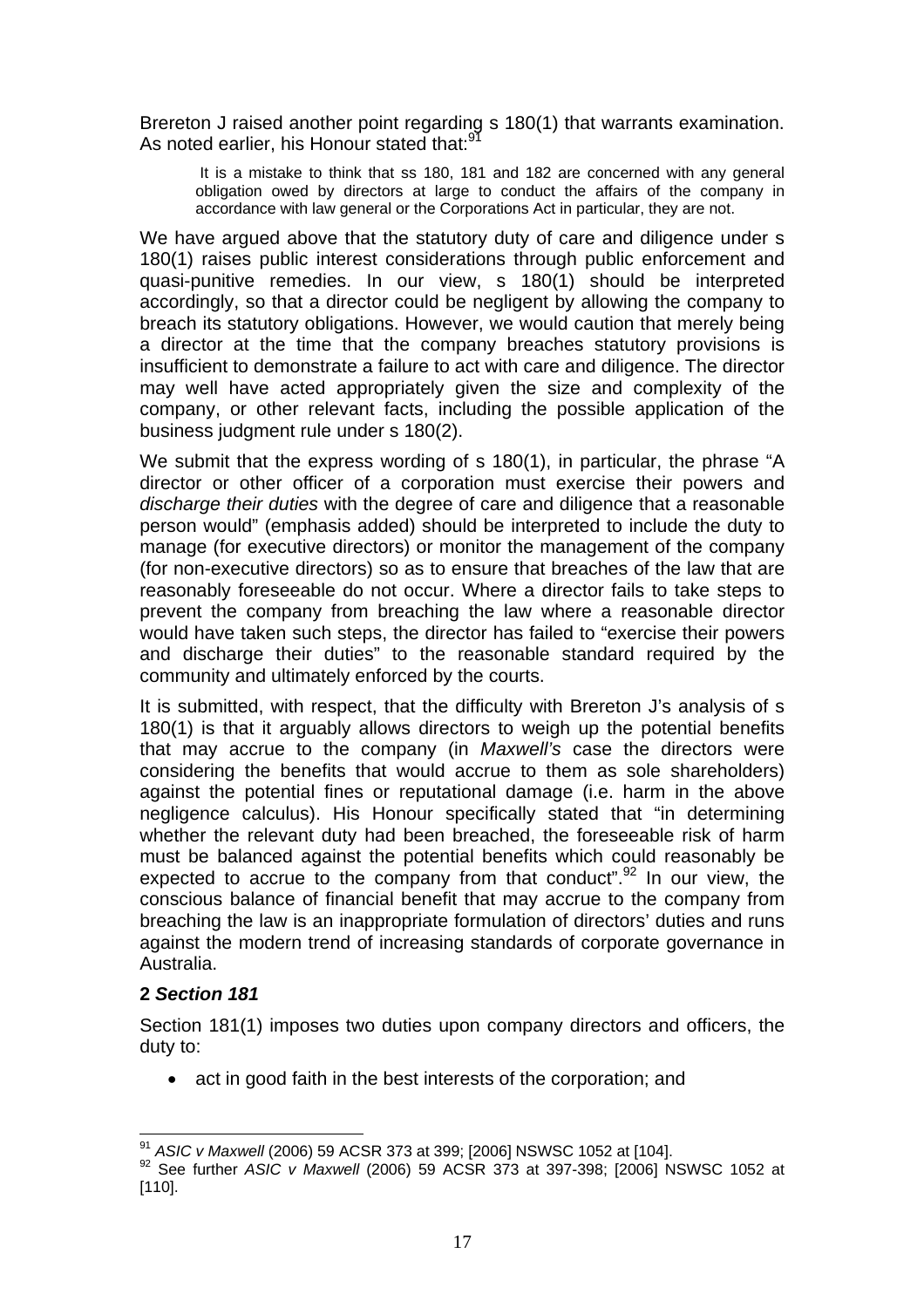• act for a proper purpose.

These duties, similar to s 180(1), arise when directors "exercise their powers and discharge their duties". The significance of this phrase was examined above in relation to s 180(1).

Brereton J found that the "good faith" element of s 181(1)(a) must be more than mere negligence.93 His Honour stated "in my opinion, s 181 is contravened only where a director engages deliberately in conduct, knowing that it is not in the interests of the company."<sup>94</sup> One may assume that a director who knowingly engages in conduct adverse to the interests of the company would be held to act for an improper purpose and thereby breach s 181(1)(b). In addition, such conduct would also likely breach s 184.

His Honour went on to explain: 95

Whether there were in this case breaches of the directors' duties – and, in particular, of their duty of care and diligence - depends upon an analysis of whether and to what extent the corporation's interests were jeopardised, and if they were, whether the risks obviously outweighed any potential countervailing benefits, and whether there were reasonable steps which could have been taken to avoid them.

An initial reading of this passage may suggest that his Honour was concerned only with the duty of care. Indeed, particular mention is made of that duty in the statement. However, his Honour's subsequent analysis and findings address the allegations under ss 180 and 181, 182 using the same balancing standard. When dismissing arguments by ASIC in relation to s 181, Brereton J noted that the duty of good faith (i.e. s 181) "did not require [Nahed] to do more than he did to ascertain whether the scheme was not compliant".<sup>96</sup> That is, Nahed acted in good faith because he considered the potential risk to the company through possible non-compliance and balanced that risk by relying upon the professional expertise of the company's advisors to negate the risk of non-compliance.

It is respectfully submitted that Brereton J's reasoning on the scope of statutory directors' duties, (i.e. that they are not breached as long as the directors have engaged in an appropriate balancing between the likely benefits and harms that may arise out of the transaction), is inherently problematic on both doctrinal and public policy grounds.

Consider, for example, the phrase 'interests of the company' in s 181(1)(a). It is difficult to envisage a situation where exposing the company to a statutory contravention would be in the best interests of the corporation in that it would be exposed to some risk of adverse action be that civil action, prosecution or, at the very least adverse publicity. Justice Brereton's reasoning that "relevant jeopardy to the interests of the company may be found in the actual or potential exposure of the company to civil penalties or other liability under the Act" understates the reality that enviably such actual or potential exposure would not be in the interests of the company. As noted above, any argument that such a balancing exercise may somehow offset potential fines against

<sup>&</sup>lt;sup>93</sup> ASIC v Maxwell (2006) 59 ACSR 373 at 402; [2006] NSWSC 1052 at [109].

<sup>93</sup> *ASIC v Maxwell* (2006) 59 ACSR 373 at 402; [2006] NSWSC 1052 at [109]. 94 *ASIC v Maxwell* (2006) 59 ACSR 373 at 402; [2006] NSWSC 1052 at [109].

<sup>95</sup> *ASIC v Maxwell* (2006) 59 ACSR 373 at 402; [2006] NSWSC 1052 at [110]. <sup>96</sup> *ASIC v Maxwell* (2006) 59 ACSR 373 at 403; [2006] NSWSC 1052 at [114].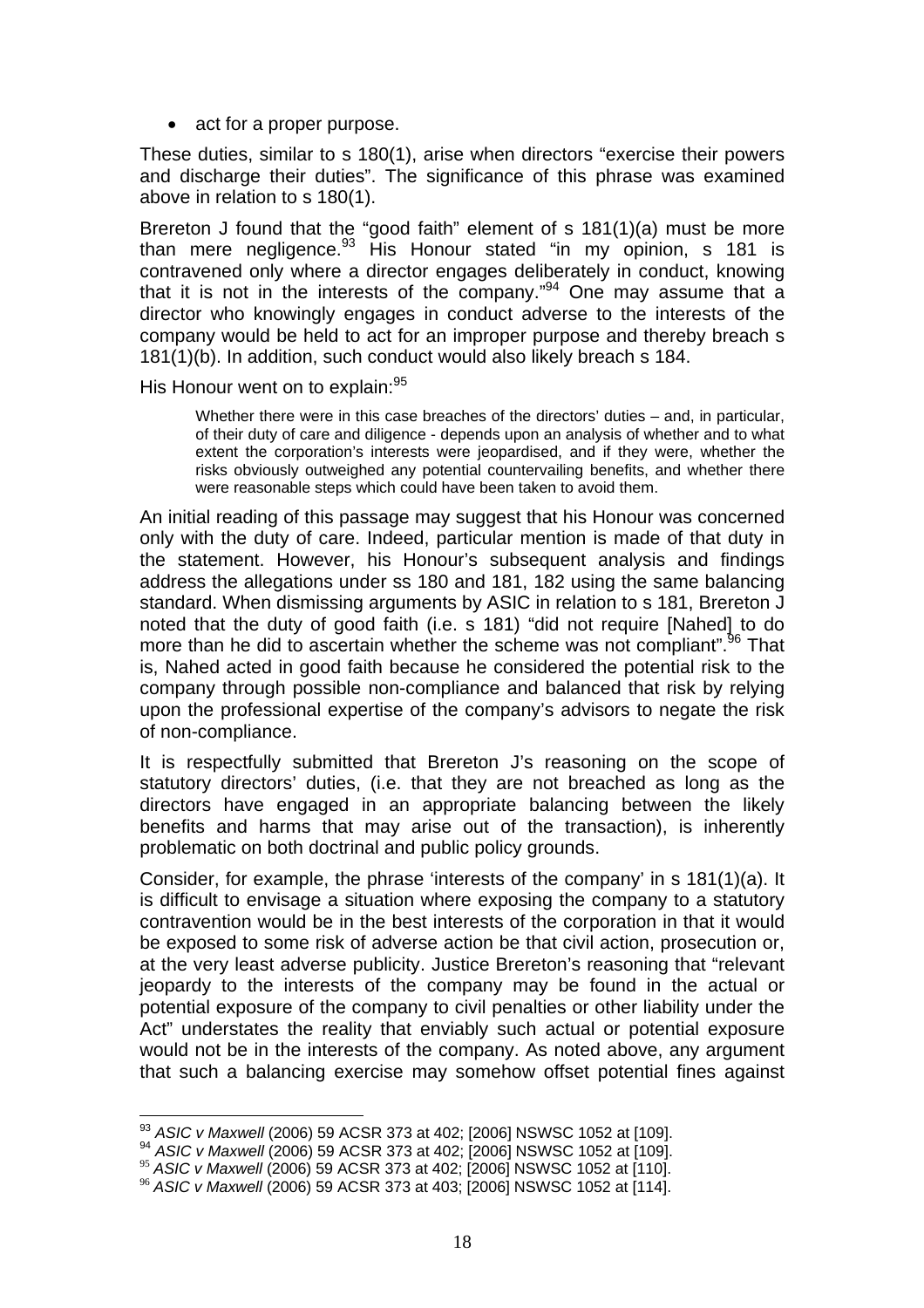benefits to the company (and thereby assert that the illegal conduct was "in the interests of the company") seems inconsistent with the development of directors' duties and enhanced corporate governance standards more generally in recent decades.

In November 1989 the Senate Standing Committee on Legal and Constitutional Affairs, in its report *Company Directors' Duties,* examined whether directors statutory duties should be widened to formally provide that directors could look beyond the 'interests of the company' in the exercise of their duties. It concluded that, apart from the interest of employees, the companies legislation not be amended to take into account such wider interests.<sup>97</sup> In reaching this conclusion the Committee appeared to take comfort from evidence given by company directors who advised that 'traditional' duties owed by directors to the company were sufficient to cover wider responsibilities, for example, to the environment.<sup>98</sup> Prominent company directors gave evidence that directors had regard to wider interests, for example, that a prosecution for a violation of environmental legislation would reflect badly on that particular company.<sup>99</sup>

More recently the Corporations and Markets Advisory Committee in its report *The Social Responsibility of Corporations* (December 2006) examined substantially the same issue and reached a similar conclusion. It found:<sup>100</sup>

The Committee considers that the current common law and statutory requirements on directors and others to act in the interests of the company… are sufficiently broad to enable corporate decision-makers to take into account the environmental and other social impact of their decisions, including changes in societal expectations about the role of companies and how they should conduct their affairs.

Given their conclusions, both Committees envisaged that courts would continue to interpret directors' duties in line with the shareholder privacy norm such that directors would exercise their duties primarily in the interests of the Company. However these comments recognise that both Committees envisaged that the "interests of the company" encompassed some flexibility and must be considered within the perspective of the wider interests of the community.

Interpreting the interests of the company within the perspective of the wider interests of the community would ensure that actions by directors clearly contrary to the public interest, such as illegal dumping of pollutants, would not be excused as a breach of directors duties just because on one view it was in the interests of the company in making the cost saving of avoiding proper disposal fees. Similarly permitting, allowing or participating in contraventions

<sup>97</sup> Senate Standing Committee on Legal and Constitutional Affairs *Company Directors Duties* (November 1989) at 99. The Committee did recommend that the companies legislation be amended to make it clear that the interests of the company's employees could be taken into account by directors however this recommendation was not adopted.<br><sup>98</sup> Senate Standing Committee on Legal and Constitutional Affairs *Company Directors Duties* 

<sup>(</sup>November 1989) at 92.

<sup>&</sup>lt;sup>99</sup> Senate Standing Committee on Legal and Constitutional Affairs *Company Directors Duties* (November 1989) at 92.

<sup>100</sup> Corporations and Markets Advisory Committee *The Social Responsibility of Corporations* (December 2006) at 111.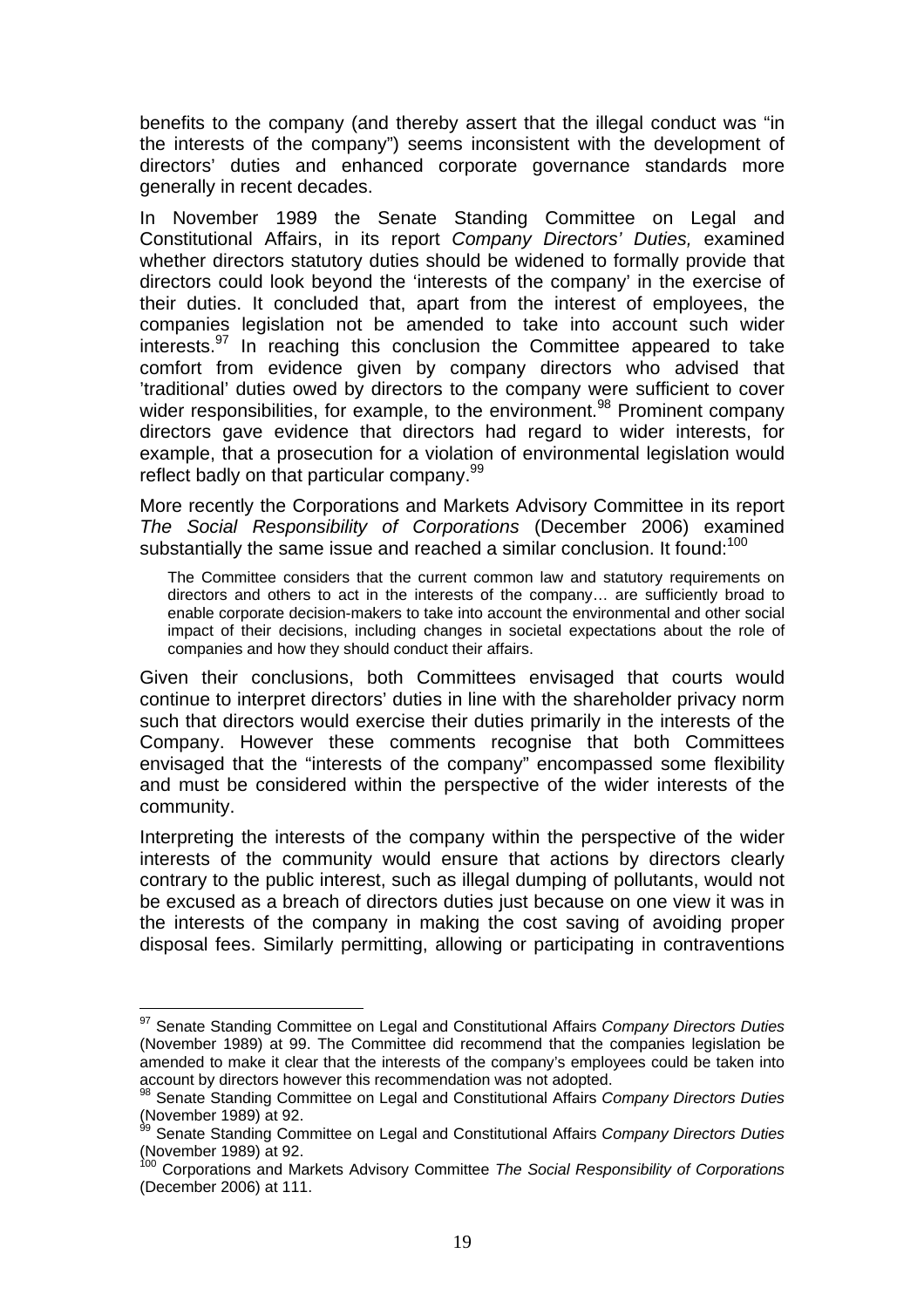of the *Corporations Act 2001* (Cth) or other legislation can hardly be seen as being within the interests of the company.

In addition, consideration of s 181(1)(b) provides support against the view that s 181 cannot be breached where the directors allow the company to breach other statutory provisions. The notion of "acting for a proper purpose" is one with a long-standing heritage in the law. Indeed, the High Court of Australia has considered the requirement on directors to act for a proper purpose on numerous occasions. As Dixon J said in *Mills v Mills*: 101

Directors of a company are fiduciary agents, and a power conferred upon them cannot be exercised in order to obtain some private advantage or for any purpose foreign to the power. It is only one application of the general doctrine expressed by Lord Northingtonin *Aleyn v Belchier* [(1758) 1 Eden 132 at 138; 28 ER 634 at 637]: 'No point is better established than that, a person having a power, must execute it bona fide for the end designed, otherwise it is corrupt and void.'

It would seem odd that the powers conferred on corporate directors should be interpreted so that their purpose was to cause the company to breach statutory requirements. If this is accepted, then the deliberate use of corporate power by directors to cause the company to breach the law would by necessity be acting for an improper purpose.

#### **3** *Sections 182 and 183*

These provisions have existed in Australian corporate laws since the introduction of s 107(2) of the *Companies Act 1958* (Vic) (outlined above). There is a strong similarity between these statutory provisions and the scope of the equitable duties owed by company directors. There are, however, notable differences as mentioned above, particularly the fact that the scope of these duties extends to benefits accrued by those apart from the fiduciary (director).

Brereton J stated that: "the duty imposed by s  $182^{102}$  is intended to forbid directors from abusing their position for their own advantage or the corporation's detriment, and not with securing compliance with the various requirements of the Corporations Act."103 In our view, as explained above in relation to s 181, the interpretation of the word "improper" may include the conscious awareness that the company is breaching statutory laws. However, perhaps such deliberate breaches of the law should be put to one side, given that s 184 would render such conduct criminally liable. What of the somewhat lesser conduct of engaging in conduct that the director knows is a breach of their duties (for example taking advantage of a corporate opportunity)? If the directors obtain the informed consent of the shareholders, which would result where there is unity between the shareholders and directors, would the conduct be improper? In our view, the ratification may be capable, subject to limitations, of removing any element of impropriety from the directors' conduct.

Whilst the fact that a company officer acted with the approval of the members does not provide an exoneration of a breach of the statutory duties, the

<sup>101 (1937) 60</sup> CLR 150 at 185.

<sup>102</sup> This comment would also apply to s 183 given the similar wording of the provisions.<br><sup>103</sup> ASIC v Maxwell (2006) 59 ACSR 373 at 400; [2006] NSWSC 1052 at [106].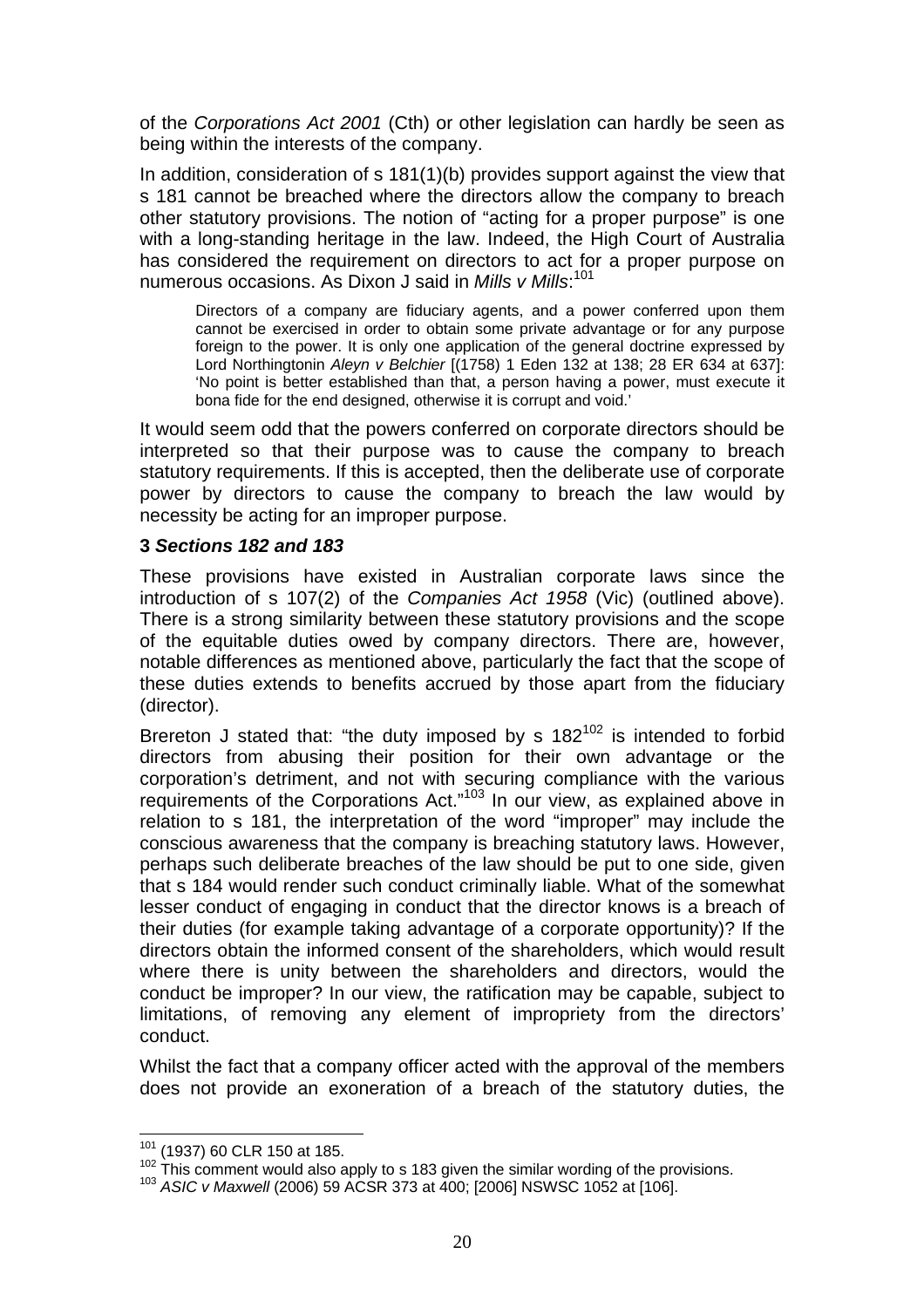shareholders' approval is a relevant consideration when the court is determining whether the officer acted *improperly*. 104

Whilst it was recognised by the High Court in *Byrnes* that impropriety may involve an abuse of power or authority, $105$  the Court also stated that the concept of impropriety extends beyond merely an abuse of power situation. The majority gave an example of where a director may act improperly because he or she is aware that they are acting without proper authority.<sup>106</sup>

In *Byrnes*, the majority of the High Court stressed that the officer's appreciation of the circumstances was relevant in determining whether they improperly used their position or information. The officer's appreciation of the circumstances is relevant to assessing the propriety of the use made by the officer of his or her position in engaging in that conduct.<sup>107</sup> Therefore, the fact that the members have given express permission for the officer to act in a particular manner, and the officer's awareness of this is relevant to determining whether the director acted "improperly" or not.<sup>108</sup>

#### **C** *Ratification vs Relief from Liability*

The members' ratification of directors' conduct may also be relevant for an application by the director to the court seeking relief from liability flowing from the breach of duty. As will be demonstrated below, the ratification may assist in arguing that the director ought reasonably to be excused from liability.

The statutory power of a court to forgive a breach of duty has existed in company law statutes since at least  $1907$ ,<sup>109</sup> having been a long-standing element of the law of trusts.<sup>110</sup> If it can be said that the proper assent of the shareholders is capable of rendering a defaulting director's conduct not improper, then this may also mean that the director will be more likely to obtain the forgiveness of the courts under s 1317S or s 1318.<sup>111</sup>

The key issue seems to be whether the members' ratification would necessarily render the officer's resulting conduct "honest". Is acting improperly the same as acting with dishonesty? It could be safely argued that acting in a dishonest manner would bring the conduct within the scope of impropriety, however the same is not necessarily true in the reverse. There may be situations where a director acts improperly without being aware that that they

 $\overline{a}$ <sup>104</sup> *Angas Law Services Pty Ltd (in liq) v Carabelas* (2005) 226 CLR 507 at 523; [2005] HCA 23 at [32] per Gleeson CJ and Heydon J. This echoes an earlier statement by McPherson J in *Marson Pty Ltd v Pressbank Pty Ltd* (1988) 6 ACLC 338 at 344, and by Santow J in *Miller v* 

*Miller & Miller* (1985) 16 ACSR 73 at 89.<br><sup>105</sup> R v Byrnes (1995) 183 CLR 501 at 512 per Brennan, Deane, Toohey and Gaudron JJ.<br><sup>106</sup> R v Byrnes (1995) 183 CLR 501 at 515 per Brennan, Deane, Toohey and Gaudron JJ.<br><sup>107</sup> company's financial difficulties).

<sup>109</sup> For a discussion of the historical background to this provision see *Lawson v Mitchell* (1975-1976) CLC ¶40-200; *DCT v Dick* (2007) 64 ACSR 61; [2007] NSWCA 190. 110 See *Edwards v A-G (NSW)* (2004) 60 NSWLR 667 at 689ff; [2004] NSWCA 272 per

Young CJ (in Eq).

<sup>111</sup> In *Re D'Jan of London Ltd* [1994] 1 BCLC 561, Hoffmann LJ considered the UK equivalent of s 1318 and found that the shareholder's assent (the director also held 99% of the shares in the company) was a relevant consideration in determining an application for relief from statutory liability. This decision does not appear to have been considered in Australia.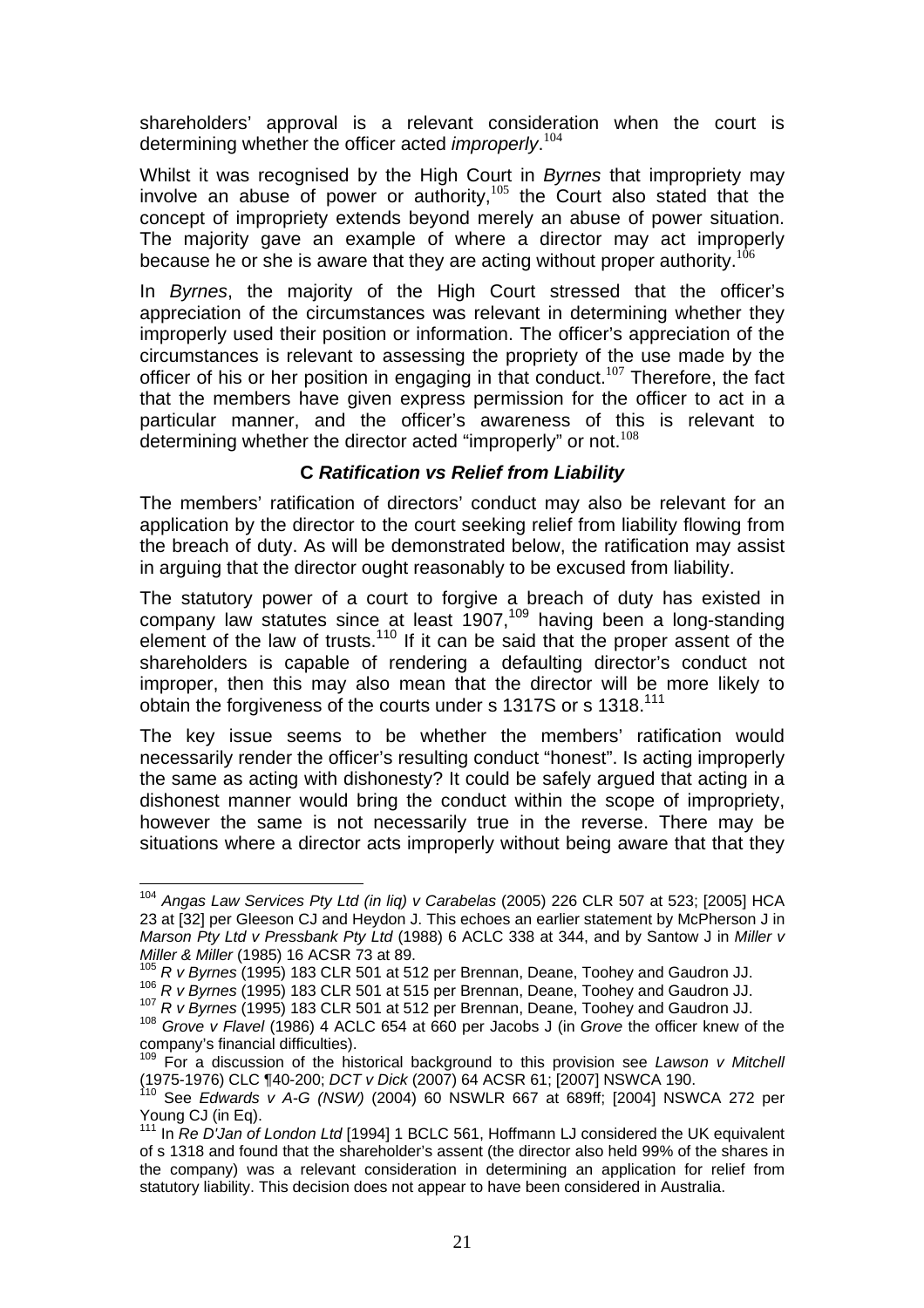are misleading the shareholders.<sup>112</sup> The High Court has recognised that honest conduct will not necessary prevent a finding of impropriety.<sup>113</sup>

The considerations that were discussed above in relation to assessing propriety under ss 182, 183 are also relevant for assessing the possibility of statutory forgiveness under either s 1317S (for civil penalties) or s 1318. There are 2 requirements for statutory forgiveness, to which attention is now turned.

# **1** *Honesty*

The meaning of the phrase "to act honestly" has been considered in many decisions. Decisions concerning the predecessors of s 1318 (which are equally applicable to s 1317S due to the similar wording) state that it is impossible to formulate a general test to prove honesty because it's existence is based on a subjective assessment of the defendant that will differ in each case (which is no doubt why the second requirement (a more objective standard) exists).<sup>114</sup> However, factors such as knowledge of a breach of law, or an intention to deceive or defraud others will be conclusive evidence against proof that the defendant acted honestly.<sup>115</sup> Conduct exhibiting moral turpitude may be said to be dishonest.116 Consciousness of a breach of law is not however a necessary condition for a finding of a lack of honesty.<sup>117</sup> Furthermore, a failure to declare that a defendant's conduct was dishonest is not sufficient in itself to establish that the defendant acted honestly.<sup>118</sup>

However, there is authority to support the view that knowledge of shareholder consent favours a finding that the conduct by the director(s) was honest.<sup>119</sup> There is some authority for the view that to act honesty means acting bona fide in the interests of the company, including the company's unsecured creditors.120 Whilst the High Court has made it clear that directors do not owe a direct duty to creditors outside of insolvency,  $121$  that determination does not mean that the impact of directors' conduct on unsecured creditors cannot be considered in an assessment of whether the director acted honestly (for the purposes of relief). Where the directors knowingly act so as to harm the interests of creditors, the court might refuse to grant relief.

#### **2** *In the circumstances the officer ought fairly be excused from liability*

The notion of forgiveness being "fair" in the circumstances requires consideration of the effect of the conduct in breach for which the forgiveness

<sup>112</sup> Corporate Affairs Commission v Papoulias (1990) 8 ACLC 849 at 850 per Allen J.

<sup>&</sup>lt;sup>113</sup> *Chew v R* (1992) 173 CLR 626 at 642 per Dawson J, cited with approval in *R v Byrnes* (1995) 183 CLR 501 at 514 per Brennan, Deane, Toohey and Gaudron JJ.

<sup>114</sup> *Re Turner Barker v Ivimey* (1897) 1 Ch D 536, as cited in *Maelor Jones Investments*  (Noarlunga) Pty Ltd v Heywood-Smith (1989) 7 ACLC 1,232 at 1,251 per Olsson J.<br><sup>115</sup> Re Voets Investments Pty Ltd (1962) 79 WN (NSW) 670 at 677 per Jacobs J.<br><sup>116</sup> Commonwealth Bank of Australia v Friedrich (1991) 9 ACLC 9

<sup>34</sup> per Powell J.<br><sup>118</sup> ASIC v Adler (No 5) (2002) 20 ACLC 1,146; [2002] NSWSC 483.

<sup>&</sup>lt;sup>119</sup> Re Attorney-General's Reference (No 2 of 1982) [1984] 2 All ER 216 at 224 per Kerr LJ.<br><sup>120</sup> Powell v Fryer (2001) 37 ACSR 589; [2001] SASC 59 at [111] per Olsson J.<br><sup>121</sup> Spies v R (2000) 201 CLR 603: [2000] HCA 43

Creditors in Australia after Spies v R: Is the Development of an Independent Fiduciary Duty Dead or Alive?" (2003) 21 C&SLJ 390.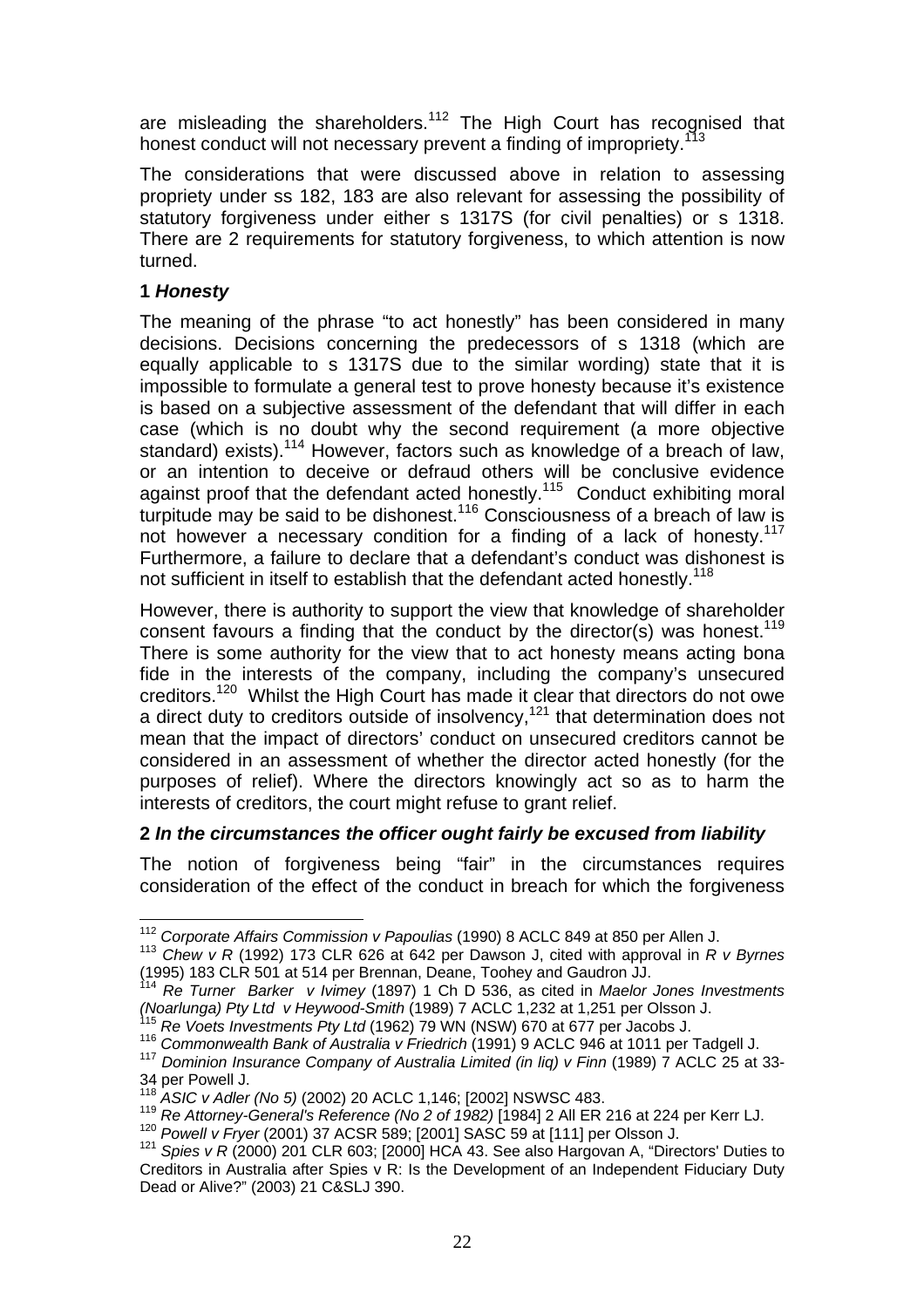is sought. Obviously the private impact on the company will support forgiveness because the members have considered the conduct to be in their best interests.<sup>122</sup> However, given that the statutory duties are not merely for the private benefit and protection of the company, it is reasonable to argue that there is substantial public interest in publicly condemning proven misconduct (an application for forgiveness is only relevant where the officer's liability is proven) by refusing conduct that clearly breaches the requirements of the law.

There is authority to support the proposition that where the defaulting director acted reasonably this may weigh in favour of granting relief. Reasonableness may be better proved where director has received independent advice before entering the transaction.<sup>123</sup>

Therefore, where the members have ratified the directors breach of statutory duty this will be a relevant consideration in determining whether the directors acted honestly and will be a weighty factor in determining whether the directors "ought fairly to be excused from liability". However, given the public purpose underpinning the statutory duties, the permission of the company will not be a determinative factor in assessing a case under ss 1317S or 1318.

# **D** *Criticism of ASIC's case*

It may be argued that Brereton J's criticisms of the action against Mr Nahed were based upon his Honour's clear disfavour with ASIC's enforcement strategy of seeking civil penalties for engaging in conduct that are otherwise not subject to civil penalties. Essentially, ASIC's case against Mr Nahed was based on the view that his conduct in allowing the company to breach the fundraising rules and financial services provisions was itself a lack of due care and diligence, was furthermore was improper.

It appears that Brereton J felt that there was a lack of specificity in the particulars provided by in ASIC in relation to each of the contraventions which ASIC alleged against Mr Nahed. In providing particulars of each of the failure by Mr Nahed to exercise the requisite standard of care and diligence (s 180(1)), the failure by Mr Nahed to exercise his powers in good faith (s 181(1)) and the failure of Mr Nahed to not improperly use his position (s 182(2)), ASIC merely asserted that he permitted, allowed and participated in the contraventions by ProCorp of the various provisions in the Corporations Act and ASIC Act. No particulars of any detrimental effect to the company were pleaded.

Brereton J gives a 'thinly veiled' criticism of ASIC in the way in which it framed its case against Mr Nahed:<sup>124</sup>

Generally speaking, therefore, ss 180, 181 and 182 do not provide a *backdoor method* for visiting, on company directors, accessorial civil liability for contraventions of the *Corporations Act* in respect of which provision is not otherwise made. This is all the more

<sup>&</sup>lt;sup>122</sup> See *Vines v ASIC* (2007) 62 ACSR 1; [2007] NSWCA 126.<br><sup>123</sup> *ASIC v Vines* (2005) 56 ACSR 528; [2005] NSWSC 1349.<br><sup>124</sup> *ASIC v Maxwell* (2006) 59 ACSR 373 at 402; [2006] NSWSC 1052 at [110].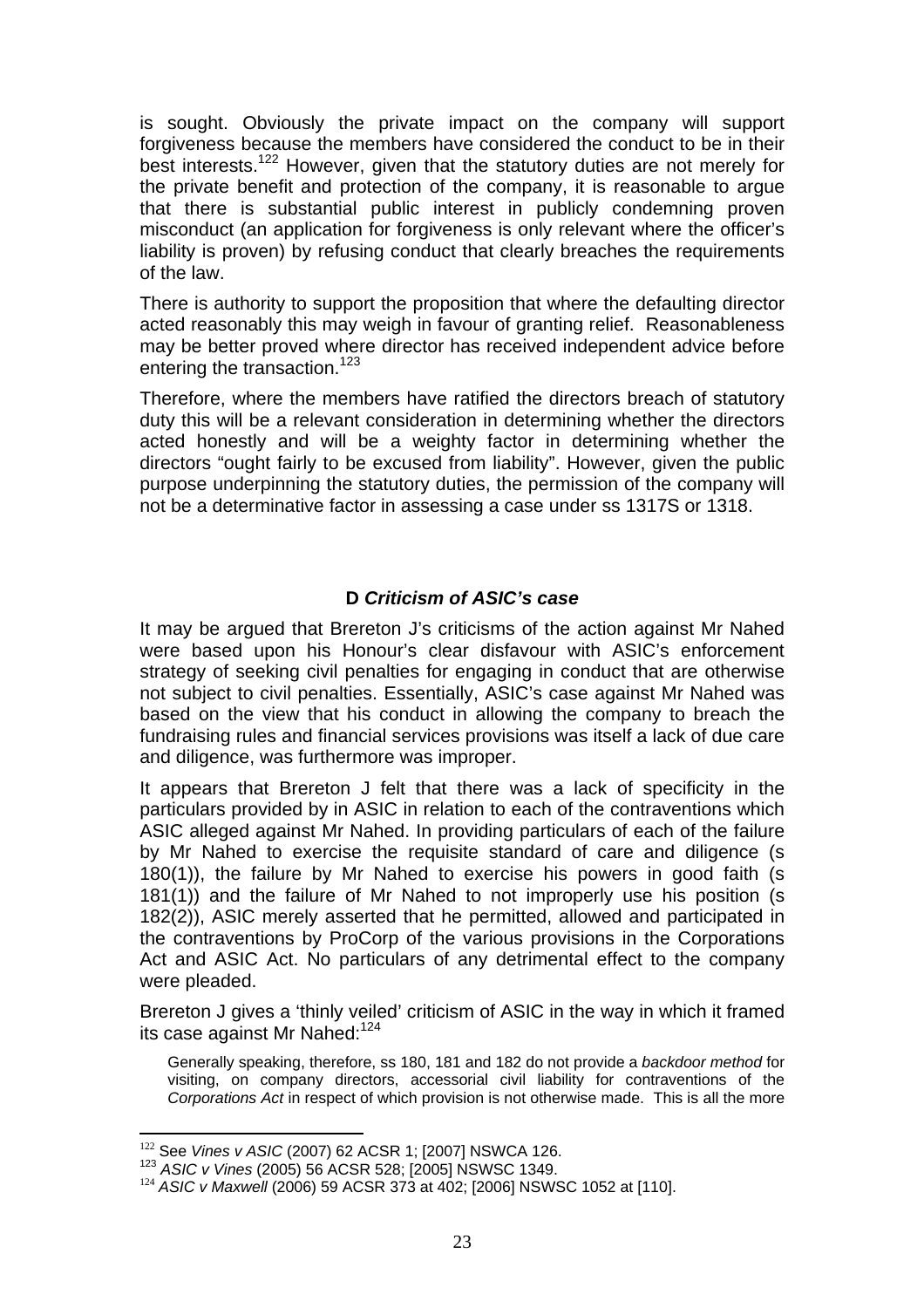so since the *Corporations Act* makes provision for the circumstances in which there is to be accessorial civil liability. [emphasis added]

His Honour was clearly critical of ASIC using these provisions in pursuing Mr Nahed as an alternative to charging him as an accessory to the actual provision contravened by ProCorp.

Even if Brereton's J's comments can be limited to the facts in question, his Honour's discussion of the scope of statutory duties raises doubts about the role (if any) of the public interest in ASIC's enforcement of the statutory duties. The next section advocates for a more secure role for public interest considerations to play in the enforcement of statutory directors duties.

# **V THE ROLE OF PUBLIC INTEREST IN ASIC ENFORCEMENT ACTIONS**

In Australia, ASIC is the body which is responsible for enforcing statutory directors' duties. The objectives of ASIC, set out in s 1(2) of the *Australian Securities and Investments Commission Act 2001* (Cth) include that it must strive to:

- (a) maintain, facilitate and improve the performance of the financial system and the entities within that system in the interests of commercial certainty, reducing business costs, and the efficiency and development of the economy;
- (b) promote the confident and informed participation of investors and consumers in the financial system;
- (d) administer the laws that confer functions and powers on it effectively with a minimum of procedural requirements;
- (g) take whatever action it can take, and is necessary, in order to enforce and give effect to laws of the Commonwealth that confer functions and powers on it.

As well as being the corporate regulator, ASIC is also the regulator of financial services and markets, including the Australian Securities Exchange. In administering and enforcing the *Corporations Act*, ASIC has stated that it views the goals of protecting investors of equal importance with the goal of and maintaining, facilitating and improving the performance of the financial system and companies with a view to promoting the efficiency and development of the Australian economy.<sup>125</sup>

With limited funds to pursue its goals and objectives, ASIC must and does make choices as to its enforcement priorities and matters it will investigate.<sup>126</sup> For example, under its strategic plan for 2005-2010, ASIC intends to, inter alia, "strengthen the integrity of Australian corporations" and "sustain confidence in out financial markets".127 ASIC does not act on every complaint but "aims for maximum regulatory impact" and considers:

- what is the extent and nature of the conduct complained about;
- what action can it take give its powers;
- how much evidence is available;

 $\overline{a}$  $125$  "ASIC: Facing Regulatory Challenges in 2006" an address by ASIC Chairman J Lucy to

the West Australian Events Program: Leadership Matters 5 April 2006 Perth at 3.<br><sup>126</sup> See "Significant regulatory issues facing ASIC and Australian business" an address by<br>ASIC Chairman J Lucy to the Australia-Israel Chamb

<sup>&</sup>lt;sup>127</sup> "Better Regulation ASIC initiatives" at 6 available from www.asic.gov.au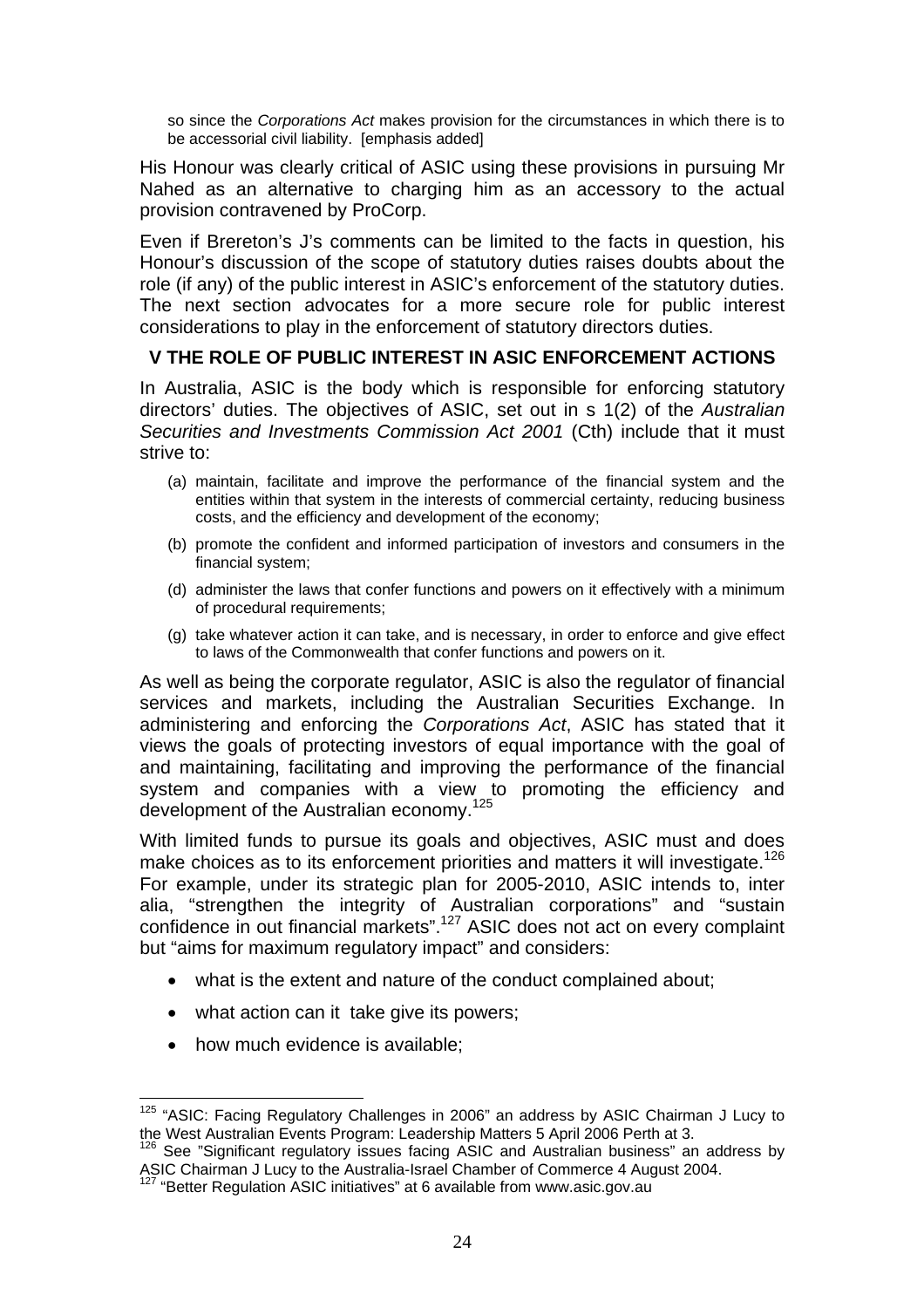- how urgent and serious is the matter; and
- whether the action will change how people behave in the future<sup>128</sup>

Given those public statements it could reasonably be expected that in exercising its enforcement powers ASIC will focus on those contraventions which are in the public interest and will have the greatest impact on deterring future contraventions. Accordingly, in considering whether to take action on an alleged contravention of statutory directors duties, ASIC will consider not only the interests of the shareholders in the particular company involved, but the public interest in the enforcement action and the impact that enforcement action will have maintaining proper standards of behaviour by company directors. A recent speech by ASIC's chairman confirms ASIC does take into account the public interest in choosing which cases to pursue:<sup>129</sup>

From ASIC's perspective, we have run a series of court cases where we have said that it is in the public interest to pursue directors (ie individual liability). Examples are HIH where we were concerned that behaviour fell short of what the law expected. In OneTel, in the Greaves case, to ensure directors were across the company's financial position. In Water Wheel we wanted to send the message that insolvent trading would be treated seriously and directors would be held personally liable.

# **A** *Managing Community Expectations*

It is also clear that in some situations ASIC, in exercising its enforcement powers and deciding which route to take, has to properly manage the community's expectations.130

When a company collapses there is usually an expectation that ASIC will take action against those responsible, usually the directors and/or managers.<sup>131</sup> Shareholders often expect ASIC to take action because of the loss of the value of their shares. The performance expectations on ASIC, however, go further as it is usually not just shareholders who expect ASIC to act. Employees, creditors and others in the community often also suffer and have the same expectation.

This is demonstrated in the collapse of the insurance company, HIH Ltd, in 2001. The ramifications went far beyond those to shareholders and, in the

 $\overline{a}$  $128$  "ASIC Service Charter An ASIC Better Regulation Initiative" at 10 available from www.asic.gov.au

<sup>&</sup>lt;sup>129</sup> T D'Aloisio, ASIC Chairman "An Update on ASIC's Priorities for 2007/2008 and how these relate to AICD members", paper presented to the Australian Institute of Company Directors in  $Sydney$  on 26 November 2007 at 7.

<sup>130</sup> J Lucy "Directors' Responsibilities: The reality vs the myths" paper delivered to the Australian Institute of Company Directors in Melbourne 17 August 2006.<br><sup>131</sup> See for example in relation to the Westpoint collapse Pallisco M, "When big players fold,

small players suffer" Sunday Age, 26 August 2007 and Trembath B, "Westpoint investors want action from ASIC", Australian Broadcasting Corporation Transcripts, 5 June 2006; in relation to the collapse of Australian Capital Reserve: West M "In property investing, stuff happens. So do stuff-ups" The Australian, 2 June 2007; in relation to the collapse of Fincorp: Klan A, "Counting the cost of financial scam" The Australian, 16 April 2007 and Alberici E, "Angry Fincorp investors meet in Sydney" Australian Broadcasting Corporation Transcripts, 30 March 2007; and in relation to the problems created by James Hardie: Bartholomeusz S "Watchdog's action against Hardie directors is a case of better late than never" The Age, 16 February 2007.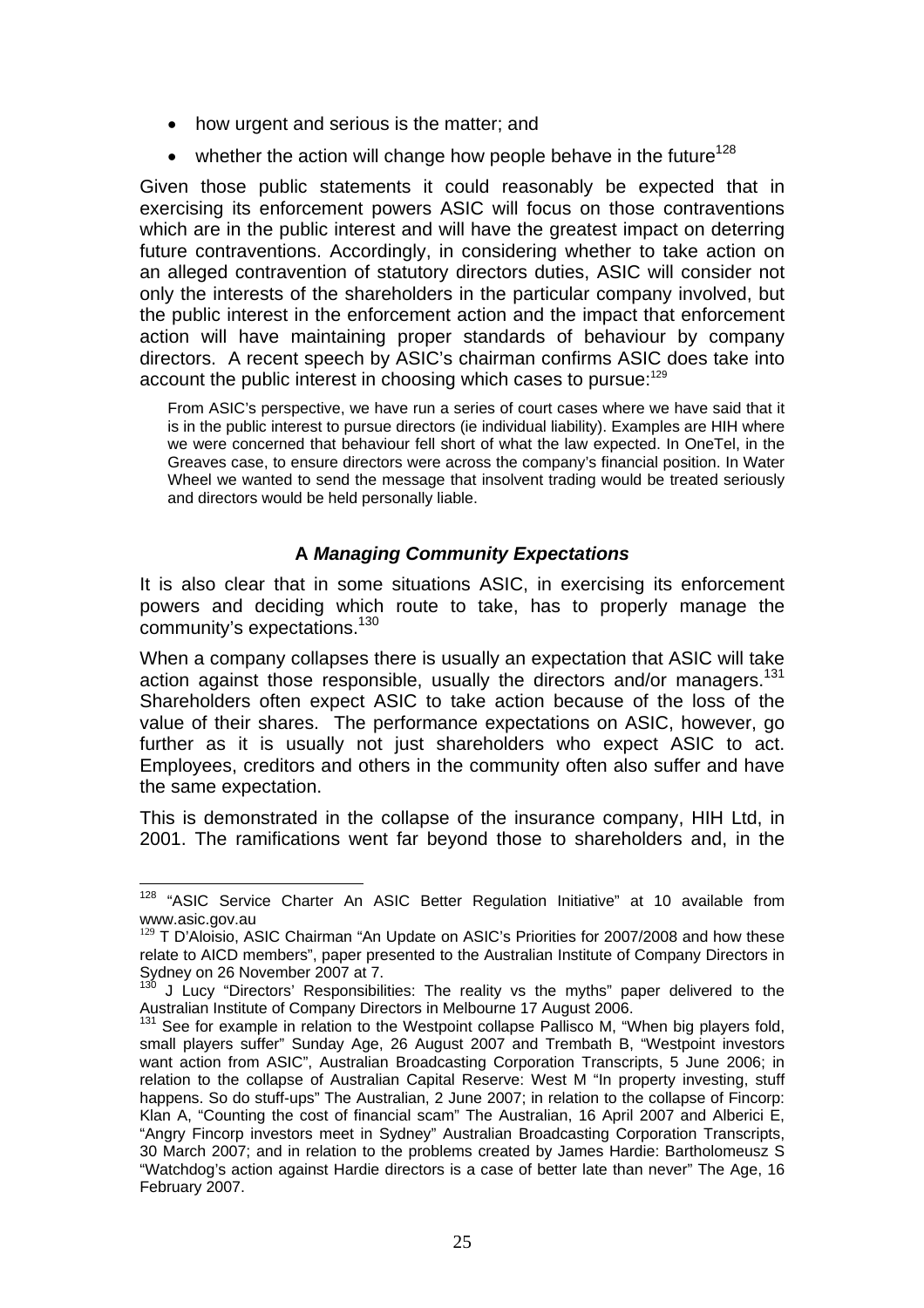words of Justice Owen appointed to conduct the Royal Commission into this collapse, "reverberated throughout the community, with consequences of the most serious kind".<sup>132</sup> Persons affected included the hundreds of employees, existing HIH policy holders and business and organisations who were unable to obtain insurance due to the domination of some segments of the insurance market by HIH.<sup>133</sup> The outcome of the collapse was that eventually it impacted on the whole community. The Australian government became HIH's largest creditor as a result of the scheme it set up to assist persons affected by the collapse.<sup>134</sup>

### **B** *The importance of directors' duties in ASIC's enforcement powers*

Unlike many other specific offence provisions in the *Corporations Act 2001*   $(Ch)$ ,<sup>135</sup> directors' statutory duties are broad enough to catch a large range of misconduct by directors and officers. They also attract some of the most significant penalties contained in the Act and offer ASIC the flexibility of taking civil penalty action or criminal prosecution for more serious breaches. Significant penalties have been metered out for contraventions of statutory directors duties in the past and these are used as comparative precedents in setting penalties in future cases.<sup>136</sup> This assists ASIC in being better able to predict outcomes of its enforcement action. In turn, this ensures that ASIC will meet its goals of deterring future contraventions and meeting community expectations. Accordingly statutory directors duties perform a pivotal role in ASIC's enforcement armoury for corporate misconduct.

The importance to ASIC of directors' statutory duties was demonstrated in a 2003 empirical study by Helen Bird, Davin Chow, Jarrod Lenne and Ian Ramsay into court based enforcement activities undertaken by ASIC during 1997 to 1999.<sup>137</sup> This study found that, excluding prosecutions for failures to assist external administrators, prosecutions for breaches of director's duties were the main enforcement action taken by ASIC.<sup>138</sup> Furthermore the most serious penalties were "overwhelmingly" imposed for directors' duties.<sup>139</sup>

If Brereton J in *Maxwell* is correct in his analysis, that in enforcing breaches of statutory directors duties ASIC must establish some harm to the company, this will significantly hamper ASIC's ability to take action for breaches of statutory directors duties. It will not be able to take action against breaches which, although appear to be contrary to the public interest and would deter future breaches, do not detrimentally affect the company involved. This, in turn, must significantly constrain ASIC in its ability to meet its goals and community expectations that errant directors are brought to account.

<sup>&</sup>lt;sup>132</sup> "The Failure of HIH Limited" April 2003 Vol 1 at xiii available from: www.hihroyalcom.gov.au.

<sup>133 &</sup>quot;The Failure of HIH Limited" April 2003 Vol 1 at xiii available from: www.hihroyalcom.gov.au.

 $134$  See Transcript of interview with Hon J Hockey MP, Minister for Financial Services and Regulation 2 June 2001 (Cth) available from www.minfsr.treasury.gov.au

<sup>&</sup>lt;sup>135</sup> For example, *Corporations Act 2001* (Cth), s 588G is confined to personal liability for insolvent trading.<br><sup>136</sup> See the summary in *ASIC v Adler INo 51* (2002) 42 ACSR 80: [2002] NSWSC 483.

<sup>&</sup>lt;sup>137</sup> Bird H. Chow D. Lenne J and Ramsay I, "ASIC Enforcement Patterns" Centre for Corporate Law and Securities Regulation, University of Melbourne, 2003. 138 Ibid at 82.

 $139$  Ibid at 101.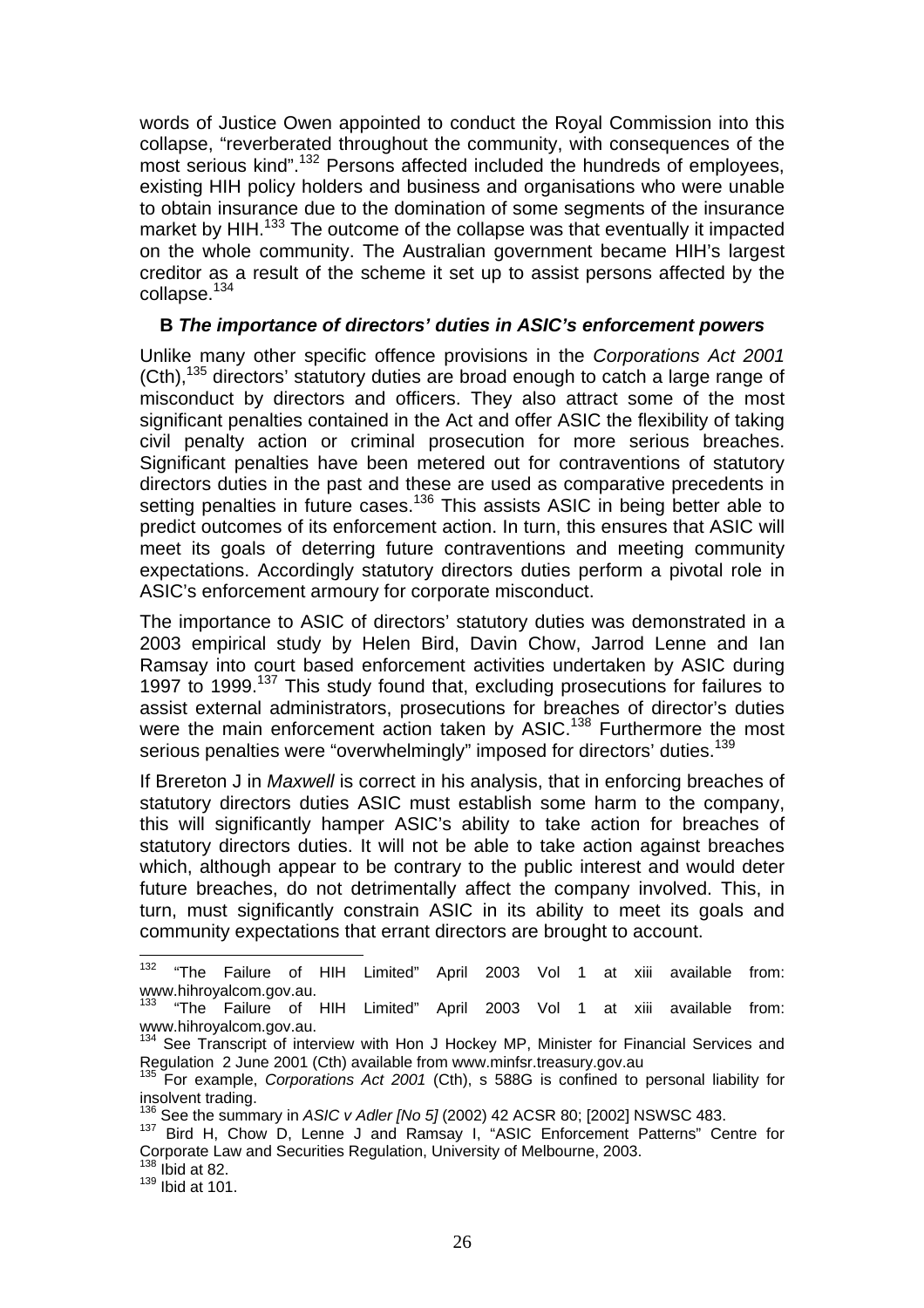# **C** *Practical effect of the 'interest of the company' constraint*

The practical effect of such a constraint can be seen in the action ASIC has recently commenced against, inter alia, a number of former directors of what was the Australian listed company James Hardie Industries Ltd ("James Hardie").<sup>140</sup> These proceedings followed the Report of the Special Commission of Inquiry into the Medical Research and Compensation Foundation by David Jackson Q.C (the "Jackson Inquiry").<sup>141</sup>

In these proceedings ASIC has, inter alia, alleged a number of breaches of s 180(1) against both executive and non-executive directors. In addition it has alleged a number of contraventions of s.181 against two executive directors. Similar to ASIC's case against the defendants in *Maxwell*, many of the alleged breaches of s 180(1) pleaded against the former directors of James Hardie concern allegations that they failed to discharge their duties to the company with the requisite degree of care and diligence in that their action (or inaction) in the particular circumstances exposed the company to a contravention or a risk of contravention of ss 995(2), s 999 of the Act and s 52 of the *Trade Practices Act 1974* (Cth). A number of the alleged contraventions of s 181 by the executive directors are similarly framed, that the actions (or inactions) by the directors were not in good faith in the best interests of the corporation and for a proper purpose in that they exposed the company to contravening or risking the contravention of ss 995(2), 999 and s 52 of the *TPA*. 142 Unlike *Maxwell,* and perhaps to address Brereton J's comments that directors statutory duties are not *"owed by directors at large to conduct the affairs of the company in accordance with law generally or the Corporations Act in particular"* but are only *"owed to the company,"* ASIC has provided further particulars. These include that this exposure or possible exposure to statutory contraventions may have been harmful to the company's reputation and could have jeopardised market perceptions of the company. Accordingly, ASIC is attempting to link back the exposure to these contraventions to some type of harm to the company.

This attempt to do so (i.e. to link back the exposure of these contraventions to some type of harm to James Hardie) seems to somewhat distort what appears to be the real gravamen of the conduct alleged against the directors and revealed as a result of the Jackson Inquiry. The findings of the Jackson Inquiry were, in brief, that conduct of the management of James Hardie was designed to separate the company from its asbestos related liabilities to the detriment of the public and, in particular, existing and potential tort claimants against the company. In having to plead some sort of harm to the James Hardie company by its directors, ASIC has been shackled in its attempt to direct its case to the real harm that was caused by the actions of the directors of James Hardie. If ASIC is successful in its action, the judge imposing

<sup>&</sup>lt;sup>140</sup> Media Release. ASIC's Amended Statement of Claim is Attachment 1 to the Media Release dated 15 February 2001 (Cth) available from www.asic.gov.au<br><sup>141</sup>D.F Jackson Q.C *Report of the Special Commission of Inquiry into the Medical Research* 

and Compensation Foundation September 2004.<br><sup>142</sup> Section 999 and s 995(2) of the *Corporations Law* have now been repealed and replaced

with similar, although not identical, provisions in, respectively, s 1041H and s 1041E of the *Corporations Act 2001* (Cth).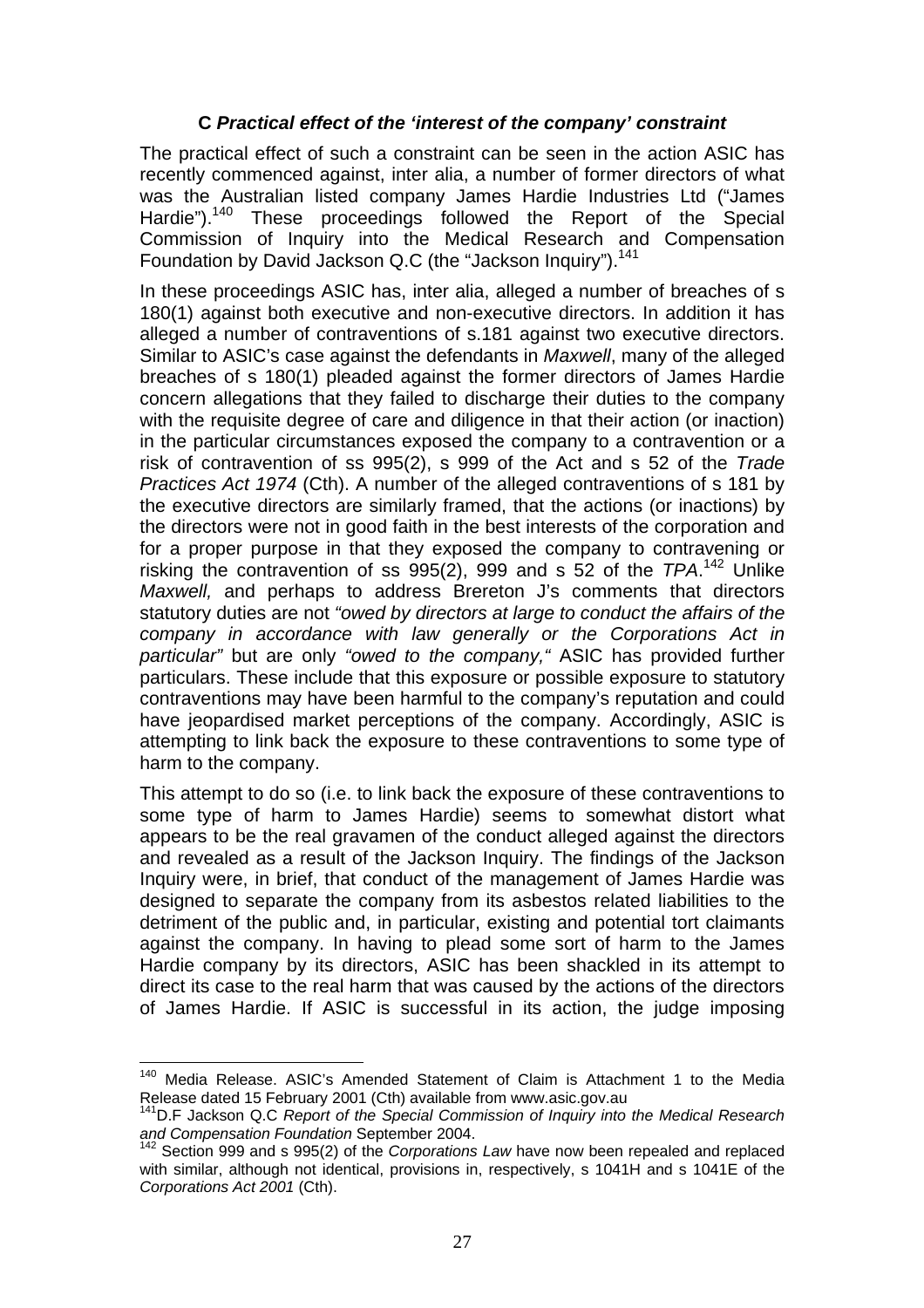penalties on those involved will be similarly constrained to considering the harm to the company rather than the harm to the asbestos victims.

# **D** *Expanding rights of Shareholders*

In considering whether enforcement of directors' statutory duties should be constrained to protecting the interests of shareholders, it should also be noted that the ability of aggrieved shareholders to bring an action for a breach of directors' duties has considerably expanded over the past 20 years such that now it is a realistic option. The introduction of the statutory derivative action in 2000 has, prima facie, removed the barrier to shareholders presented by the rule in *Foss v Harbottle.<sup>143</sup>* The number of litigation funding companies who are willing to fund class actions by, inter alia, shareholders for a percentage of the damages have been increasing and is likely to continue in light of the the High Court's decision in *Campbells Cash and Carry Pty Limited v Fostif.*<sup>144</sup> The High Court held that there was no rule of public policy against such funding arrangments. These changes significantly reduce the need for ASIC to take action on behalf of shareholders.<sup>145</sup>

This fact was recognised by Deputy Chairman Jeremy Cooper when he stated:

Where shareholders have suffered loss, ASIC's most direct concern is the regulatory effect on the market and action taken by ASIC is generally geared towards minimising these effects and preventing further occurrences. Most often, ASIC seeks to carry out this role by taking action against the individuals responsible, which sends a strong warning to other market players. However, ASIC acknowledges that the need to protect consumers also plays an integral part in fulfilling its regulatory role in order to promote market confidence and integrity.

ASIC can exercise various powers under the Corporations Act and ASIC Act in order to protect shareholders. At the same time, it needs to be stressed that various provisions in the Corporations Act increasingly empower shareholders to seek their .<br>own recourse.<sup>146</sup>

In an environment of expanding shareholder rights, any attempt to constrain directors statutory duties and ASIC's enforcement of these duties, fails to recognise the utility of these provisions in ensuring directors use their, not inconsiderable, powers in accordance with the expectations of the community at large.

#### **VI CONCLUSION**

This article has argued that shareholder ratification should not be used to hamper the ability of ASIC to take enforcement action in respect of potential breaches of directors statutory duties. The basis for this objection is because the statutory duties serve different purposes to the general law duties.

<sup>&</sup>lt;sup>143</sup> (1843) 2 Hare 461. See further, Ramsay I and Saunders B, "Litigation by Shareholders and Directors: An Empirical Study of the Statutory Derivative Action", Centre for Corporate Law and Securities Regulations, University of Melbourne, 2005.

<sup>144 (2006) 229</sup> CLR 386; [2006] HCA 41.

<sup>&</sup>lt;sup>145</sup> See further, Austin J, "Does the Westpoint litigation signal a revival of the ASIC section 50 class action?" (2008) 22 AJCL 8.

<sup>146 &</sup>quot;Corporate wrongdoing: ASIC's enforcement role" Deputy ASIC Chairman J Coopers' address to International Class Actions Conference 2005, Melbourne 2 December 2005 at 4